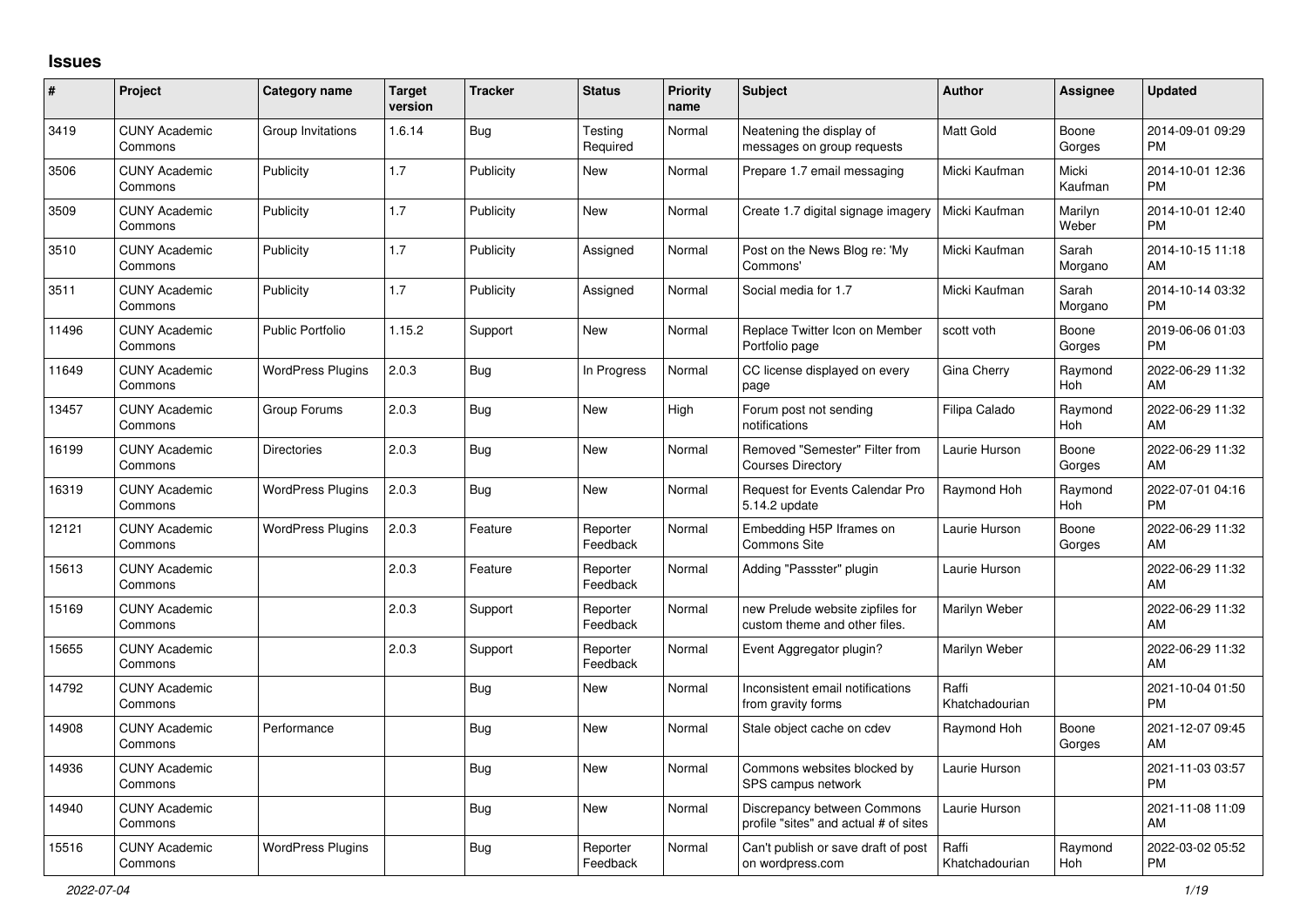| #     | Project                                                                 | <b>Category name</b>     | <b>Target</b><br>version | <b>Tracker</b> | <b>Status</b>        | <b>Priority</b><br>name | <b>Subject</b>                                                                             | <b>Author</b>           | Assignee              | <b>Updated</b>                |
|-------|-------------------------------------------------------------------------|--------------------------|--------------------------|----------------|----------------------|-------------------------|--------------------------------------------------------------------------------------------|-------------------------|-----------------------|-------------------------------|
| 15757 | <b>CUNY Academic</b><br>Commons                                         |                          |                          | <b>Bug</b>     | <b>New</b>           | Normal                  | Members # do not match                                                                     | Laurie Hurson           |                       | 2022-03-30 04:52<br><b>PM</b> |
| 16177 | <b>CUNY Academic</b><br>Commons                                         | Reply By Email           |                          | Bug            | <b>New</b>           | Normal                  | Switch to Inbound mode for RBE                                                             | Raymond Hoh             | Raymond<br><b>Hoh</b> | 2022-05-30 04:32<br><b>PM</b> |
| 16245 | <b>CUNY Academic</b><br>Commons                                         | WordPress (misc)         |                          | Bug            | Reporter<br>Feedback | Normal                  | Save Button missing on<br>WordPress Profile page                                           | scott voth              | Raymond<br>Hoh        | 2022-06-16 03:09<br><b>PM</b> |
| 16255 | <b>CUNY Academic</b><br>Commons                                         | WordPress (misc)         |                          | Bug            | New                  | Normal                  | Need to define 'MULTISITE'<br>constant in wp-config.php                                    | Raymond Hoh             |                       | 2022-06-19 09:31<br>AM        |
| 16294 | <b>CUNY Academic</b><br>Commons                                         |                          |                          | Bug            | <b>New</b>           | Urgent                  | CAC is down                                                                                | Raffi<br>Khatchadourian |                       | 2022-06-27 02:00<br><b>PM</b> |
| 16307 | <b>CUNY Academic</b><br>Commons                                         |                          |                          | <b>Bug</b>     | <b>New</b>           | Normal                  | Add brief messaging to<br>accept/decline group membership<br>requests                      | Matt Gold               | Boone<br>Gorges       | 2022-06-27 06:13<br><b>PM</b> |
| 16318 | <b>CUNY Academic</b><br>Commons                                         |                          |                          | Bug            | <b>New</b>           | Normal                  | Unable to Access block editor or<br>embed YouTube videos in new<br>pages, in one site only | <b>Syelle Graves</b>    |                       | 2022-07-01 06:53<br><b>PM</b> |
| 2576  | <b>NYCDH Community</b><br>Site                                          |                          |                          | <b>Bug</b>     | Hold                 | Low                     | Test Next Button in Javascript<br><b>Tutorial Under Activities</b>                         | <b>Mark Newton</b>      | Alex Gil              | 2013-05-18 02:55<br><b>PM</b> |
| 2618  | <b>NYCDH Community</b><br>Site                                          |                          |                          | <b>Bug</b>     | Assigned             | Low                     | Mark blogs as spam when created<br>by users marked as spam                                 | Matt Gold               | Boone<br>Gorges       | 2013-06-09 11:38<br><b>PM</b> |
| 8992  | <b>NYCDH Community</b><br>Site                                          |                          |                          | <b>Bug</b>     | Assigned             | Normal                  | Multiple RBE error reports                                                                 | <b>Matt Gold</b>        | Raymond<br><b>Hoh</b> | 2017-12-11 05:43<br><b>PM</b> |
| 12062 | AD/O365 Transition<br>from NonMatric to<br><b>Matriculated Students</b> |                          |                          | Feature        | In Progress          | Normal                  | create solution and console<br>project                                                     | Emilio Rodriguez        | Emilio<br>Rodriguez   | 2019-11-12 03:56<br><b>PM</b> |
| 16290 | <b>CUNY Academic</b><br>Commons                                         |                          |                          | Feature        | Reporter<br>Feedback | Normal                  | Add Table Of Contents Block<br>plug-in                                                     | Raffi<br>Khatchadourian |                       | 2022-06-24 10:26<br>AM        |
| 16314 | <b>CUNY Academic</b><br>Commons                                         | <b>WordPress Plugins</b> |                          | Feature        | <b>New</b>           | Normal                  | Install Multicollab plug-in?                                                               | Raffi<br>Khatchadourian |                       | 2022-06-29 03:44<br><b>PM</b> |
| 11968 | JustPublics@365<br>MediaCamp                                            |                          |                          | Feature        | <b>New</b>           | Normal                  | Nanoscience Retractable Display<br>Unit                                                    | Donald Cherry           | Bonnie<br>Eissner     | 2021-02-19 08:50<br>AM        |
| 2571  | <b>NYCDH Community</b><br>Site                                          |                          |                          | Feature        | Assigned             | Normal                  | Add Google custom search box to<br>homepage                                                | <b>Mark Newton</b>      | Raymond<br>Hoh        | 2013-05-18 07:49<br><b>PM</b> |
| 2573  | <b>NYCDH Community</b><br>Site                                          |                          |                          | Feature        | Reporter<br>Feedback | Normal                  | Add dh nyc twitter list feed to site                                                       | Mark Newton             | Matt Gold             | 2013-05-16 11:42<br><b>PM</b> |
| 2574  | <b>NYCDH Community</b><br>Site                                          |                          |                          | Feature        | Assigned             | Normal                  | Add Way to Upload Files to<br>Groups                                                       | <b>Mark Newton</b>      | Raymond<br>Hoh        | 2013-05-18 07:46<br><b>PM</b> |
| 2577  | <b>NYCDH Community</b><br>Site                                          |                          |                          | Feature        | Assigned             | Low                     | <b>Investigate Potential to Add Links</b><br>to the Forum                                  | <b>Mark Newton</b>      | Alex Gil              | 2013-05-16 09:40<br><b>PM</b> |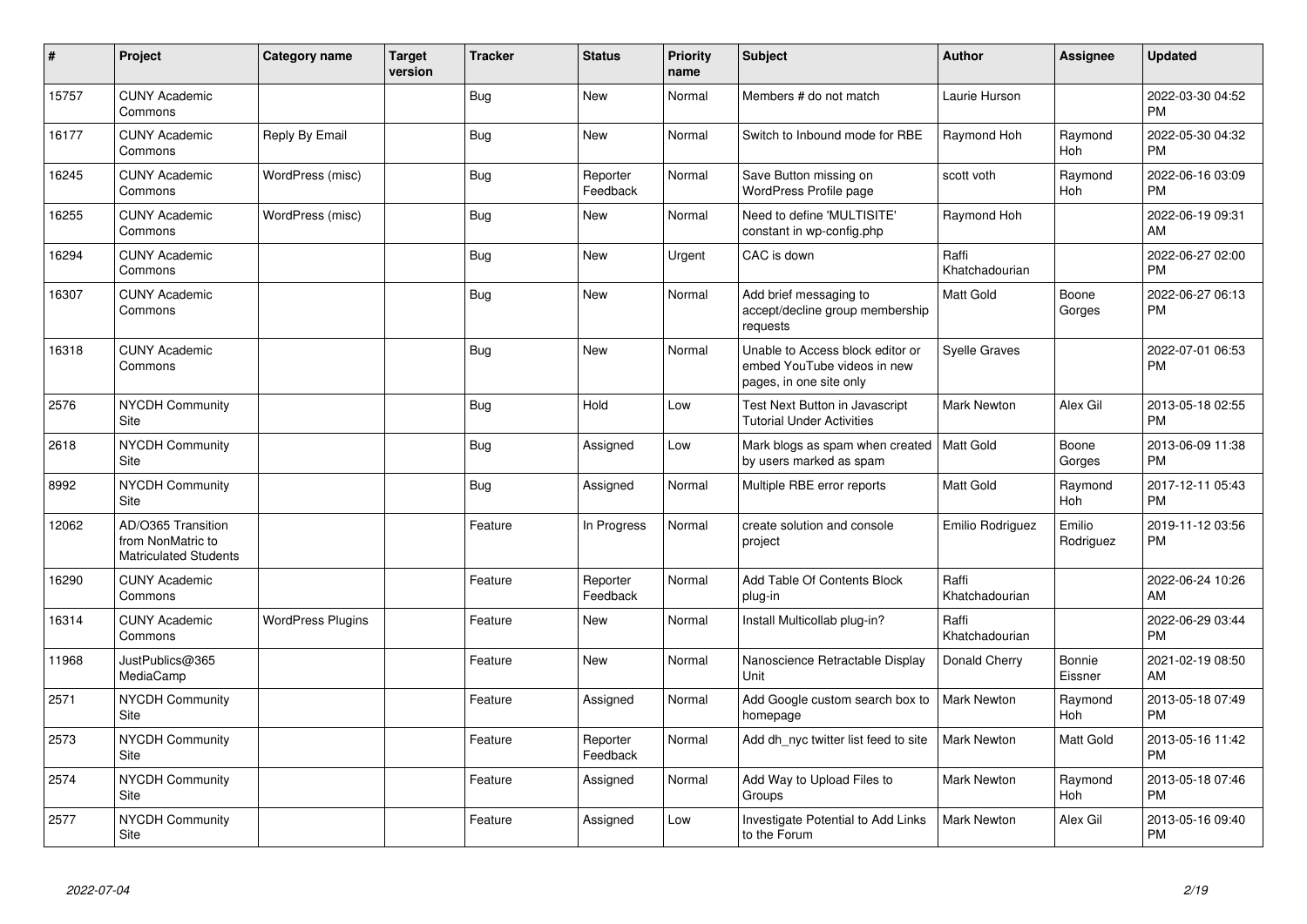| #     | Project                         | <b>Category name</b>                  | <b>Target</b><br>version | <b>Tracker</b> | <b>Status</b>        | <b>Priority</b><br>name | <b>Subject</b>                                             | <b>Author</b>           | Assignee          | <b>Updated</b>                |
|-------|---------------------------------|---------------------------------------|--------------------------|----------------|----------------------|-------------------------|------------------------------------------------------------|-------------------------|-------------------|-------------------------------|
| 14784 | <b>CUNY Academic</b><br>Commons |                                       |                          | Support        | Reporter<br>Feedback | Normal                  | User report of logo problem when<br>using Customizer theme | Marilyn Weber           |                   | 2021-09-17 10:25<br>AM        |
| 15045 | <b>CUNY Academic</b><br>Commons |                                       |                          | Support        | <b>New</b>           | Normal                  | no result for KCeL in the search<br>box on the commons     | Marilyn Weber           |                   | 2021-12-10 11:29<br>AM        |
| 15260 | <b>CUNY Academic</b><br>Commons |                                       |                          | Support        | Reporter<br>Feedback | Normal                  | Diacritical markings   European<br><b>Stages</b>           | Marilyn Weber           |                   | 2022-02-04 08:16<br>AM        |
| 15370 | <b>CUNY Academic</b><br>Commons |                                       |                          | Support        | Reporter<br>Feedback | Normal                  | All-in-One Event Calendar?                                 | Marilyn Weber           |                   | 2022-02-17 11:03<br>AM        |
| 15565 | <b>CUNY Academic</b><br>Commons |                                       |                          | Support        | <b>New</b>           | Normal                  | Events - send updates to an email<br>listserv              | Marilyn Weber           |                   | 2022-03-10 01:06<br><b>PM</b> |
| 15685 | <b>CUNY Academic</b><br>Commons |                                       |                          | Support        | <b>New</b>           | High                    | problem with chrome?                                       | Marilyn Weber           |                   | 2022-04-25 03:40<br><b>PM</b> |
| 15767 | <b>CUNY Academic</b><br>Commons | WordPress (misc)                      |                          | Support        | <b>New</b>           | Normal                  | Site loading slowly                                        | scott voth              | Boone<br>Gorges   | 2022-04-04 08:56<br><b>PM</b> |
| 16099 | <b>CUNY Academic</b><br>Commons |                                       |                          | Support        | Reporter<br>Feedback | Normal                  | request for Newsletter Glue                                | Marilyn Weber           |                   | 2022-05-13 12:14<br><b>PM</b> |
| 16110 | <b>CUNY Academic</b><br>Commons |                                       |                          | Support        | Reporter<br>Feedback | Normal                  | remove Creative Commons<br>license from pages?             | Marilyn Weber           | Raymond<br>Hoh    | 2022-05-17 06:11<br><b>PM</b> |
| 13891 | <b>CUNY Academic</b><br>Commons | <b>Internal Tools and</b><br>Workflow | 2.1.0                    | Feature        | <b>New</b>           | Normal                  | Migrate automated linting to<br>GitHub Actions             | Boone Gorges            | Jeremy Felt       | 2022-06-29 11:13<br>AM        |
| 15194 | <b>CUNY Academic</b><br>Commons | Internal Tools and<br>Workflow        | 2.1.0                    | Feature        | <b>New</b>           | Normal                  | PHPCS sniff for un-restored<br>switch_to_blog() calls      | Boone Gorges            | Jeremy Felt       | 2022-05-26 10:45<br>AM        |
| 15883 | <b>CUNY Academic</b><br>Commons |                                       | 2.1.0                    | Feature        | <b>New</b>           | Normal                  | Release BPGES update                                       | Boone Gorges            | Boone<br>Gorges   | 2022-05-26 10:39<br>AM        |
| 13946 | <b>CUNY Academic</b><br>Commons | <b>WordPress Plugins</b>              | 2.1.0                    | Support        | Assigned             | Normal                  | <b>Custom Embed handler For</b><br>OneDrive files          | scott voth              | Raymond<br>Hoh    | 2022-05-26 10:46<br>AM        |
| 10439 | <b>CUNY Academic</b><br>Commons | Design                                | 2.1.0                    | Design/UX      | <b>New</b>           | Normal                  | Create Style Guide for Commons                             | Sonja Leix              | Sara Cannon       | 2022-06-28 01:43<br><b>PM</b> |
| 2167  | <b>CUNY Academic</b><br>Commons | WordPress (misc)                      | Future<br>release        | Bug            | Assigned             | Normal                  | <b>CAC-Livestream Plugin Issues</b>                        | <b>Michael Smith</b>    | Dominic<br>Giglio | 2015-01-02 03:06<br><b>PM</b> |
| 3691  | <b>CUNY Academic</b><br>Commons | <b>WordPress Plugins</b>              | Future<br>release        | Bug            | <b>New</b>           | Normal                  | <b>WPMU Domain Mapping</b><br>Debugging on cdev            | Raymond Hoh             | Matt Gold         | 2014-12-12 09:04<br>AM        |
| 3939  | <b>CUNY Academic</b><br>Commons | <b>WordPress Plugins</b>              | Future<br>release        | <b>Bug</b>     | Hold                 | Normal                  | Activity stream support for<br>Co-Authors Plus plugin      | Raymond Hoh             | Raymond<br>Hoh    | 2015-11-09 06:13<br><b>PM</b> |
| 4388  | <b>CUNY Academic</b><br>Commons | WordPress (misc)                      | Future<br>release        | Bug            | Assigned             | Normal                  | Repeated request for<br>authentication.                    | Alice.Lynn<br>McMichael | Raymond<br>Hoh    | 2015-08-11 07:35<br><b>PM</b> |
| 4438  | <b>CUNY Academic</b><br>Commons | Events                                | Future<br>release        | <b>Bug</b>     | Assigned             | Normal                  | Events Calendar - Export<br><b>Recurring Events</b>        | scott voth              | Daniel Jones      | 2016-05-23 04:25<br><b>PM</b> |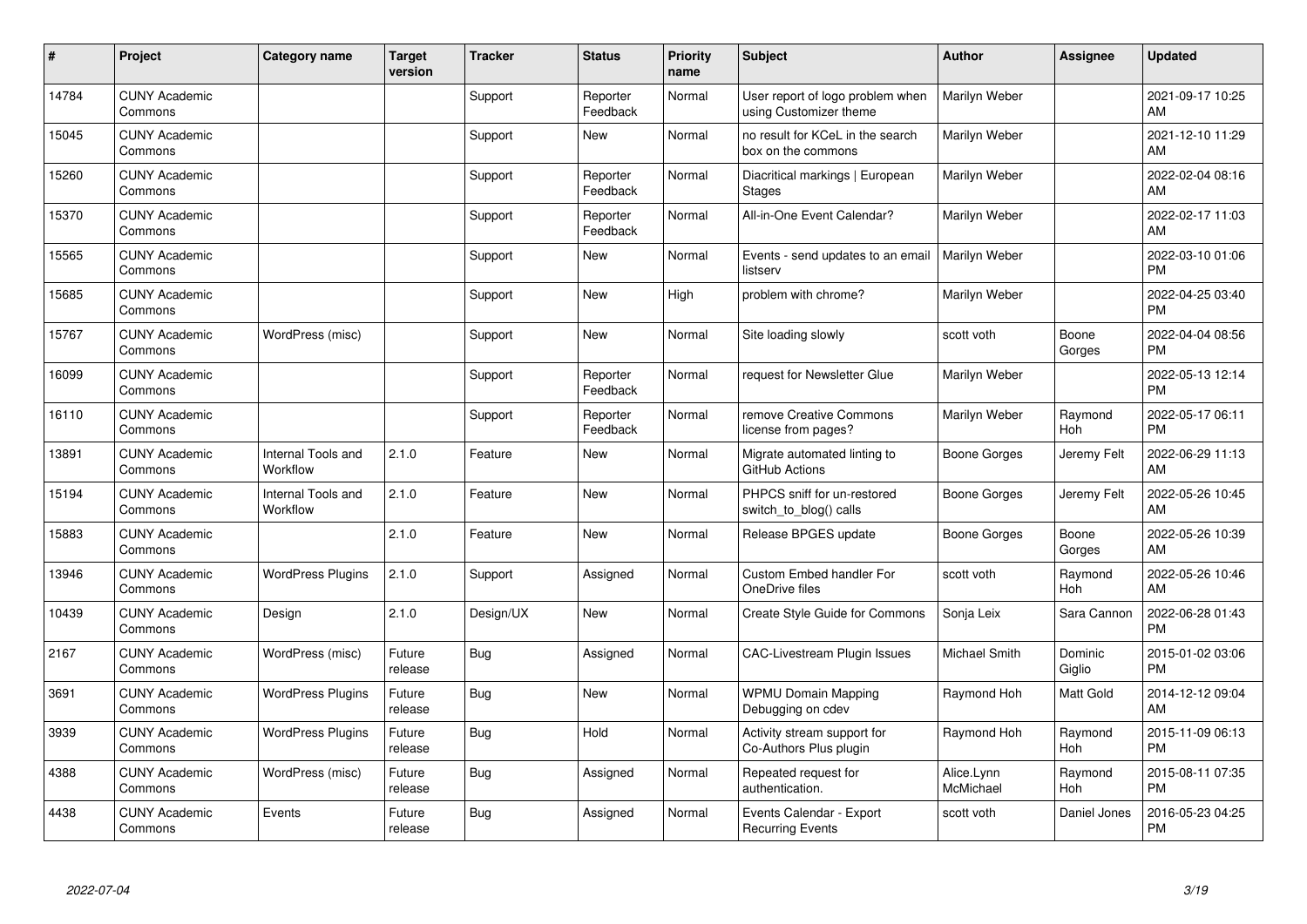| #     | Project                         | <b>Category name</b>      | <b>Target</b><br>version | <b>Tracker</b> | <b>Status</b>        | Priority<br>name | <b>Subject</b>                                                                                               | Author               | <b>Assignee</b>     | <b>Updated</b>                |
|-------|---------------------------------|---------------------------|--------------------------|----------------|----------------------|------------------|--------------------------------------------------------------------------------------------------------------|----------------------|---------------------|-------------------------------|
| 4535  | <b>CUNY Academic</b><br>Commons | My Commons                | Future<br>release        | Bug            | <b>New</b>           | Low              | My Commons filter issue                                                                                      | scott voth           | Raymond<br>Hoh      | 2015-09-01 11:17<br>AM        |
| 4661  | <b>CUNY Academic</b><br>Commons | User Experience           | Future<br>release        | Bug            | Assigned             | Normal           | Simplify Events text                                                                                         | <b>Matt Gold</b>     | Samantha<br>Raddatz | 2015-10-02 09:06<br><b>PM</b> |
| 5268  | <b>CUNY Academic</b><br>Commons | Group Forums              | Future<br>release        | Bug            | Assigned             | Normal           | Long-time to post to multiple<br>groups                                                                      | Luke Waltzer         | Daniel Jones        | 2016-09-07 06:31<br><b>PM</b> |
| 5282  | <b>CUNY Academic</b><br>Commons | Social Paper              | Future<br>release        | Bug            | New                  | Normal           | Replying via email directs to paper<br>but not individual comment.                                           | <b>Marilyn Weber</b> | Raymond<br>Hoh      | 2016-03-02 01:48<br><b>PM</b> |
| 5488  | <b>CUNY Academic</b><br>Commons | Social Paper              | Future<br>release        | Bug            | New                  | Normal           | Add a "last edited by" field to<br>Social Paper group directories                                            | <b>Boone Gorges</b>  |                     | 2016-04-21 10:05<br><b>PM</b> |
| 5691  | <b>CUNY Academic</b><br>Commons | <b>Blogs (BuddyPress)</b> | Future<br>release        | Bug            | Assigned             | High             | Differing numbers on Sites display                                                                           | <b>Matt Gold</b>     | Raymond<br>Hoh      | 2016-06-13 01:37<br><b>PM</b> |
| 5827  | <b>CUNY Academic</b><br>Commons | <b>Public Portfolio</b>   | Future<br>release        | Bug            | Assigned             | Normal           | Academic Interests square bracket   scott voth<br>links not working                                          |                      | Chris Stein         | 2016-08-11 11:59<br><b>PM</b> |
| 6356  | <b>CUNY Academic</b><br>Commons | <b>WordPress Plugins</b>  | Future<br>release        | <b>Bug</b>     | Reporter<br>Feedback | Low              | Should Subscribe2 be<br>deprecated?                                                                          | Luke Waltzer         |                     | 2017-03-20 12:20<br><b>PM</b> |
| 6749  | <b>CUNY Academic</b><br>Commons | Events                    | Future<br>release        | Bug            | New                  | Low              | BPEO iCal request can trigger<br>very large number of DB queries                                             | <b>Boone Gorges</b>  | Raymond<br>Hoh      | 2016-11-15 10:09<br><b>PM</b> |
| 6755  | <b>CUNY Academic</b><br>Commons | WordPress (misc)          | Future<br>release        | Bug            | New                  | Normal           | Cannot Deactivate Plugin                                                                                     | Laura Kane           |                     | 2016-11-16 01:12<br><b>PM</b> |
| 7022  | <b>CUNY Academic</b><br>Commons | Announcements             | Future<br>release        | Bug            | New                  | Normal           | Sitewide announcements should<br>be displayed on, and dismissable<br>from, mapped domains                    | Boone Gorges         | Boone<br>Gorges     | 2018-03-22 10:18<br>AM        |
| 7663  | <b>CUNY Academic</b><br>Commons | Social Paper              | Future<br>release        | Bug            | New                  | Normal           | Social Paper notifications not<br>formatted correctly on secondary<br>sites                                  | <b>Boone Gorges</b>  | Boone<br>Gorges     | 2018-04-16 03:52<br><b>PM</b> |
| 7981  | <b>CUNY Academic</b><br>Commons | Social Paper              | Future<br>release        | Bug            | <b>New</b>           | Normal           | Social Paper comments should<br>not go to spam                                                               | Luke Waltzer         | Boone<br>Gorges     | 2018-04-16 03:52<br><b>PM</b> |
| 8675  | <b>CUNY Academic</b><br>Commons | User Onboarding           | Future<br>release        | <b>Bug</b>     | Reporter<br>Feedback | Low              | Add new User search screen calls<br>for the input of email address but<br>doesn't work with one              | Paul Hebert          | Boone<br>Gorges     | 2017-10-11 11:17<br>AM        |
| 9289  | <b>CUNY Academic</b><br>Commons | <b>WordPress Plugins</b>  | Future<br>release        | Bug            | Reporter<br>Feedback | Normal           | Email Users Plugin                                                                                           | Laurie Hurson        | Boone<br>Gorges     | 2018-10-24 12:34<br><b>PM</b> |
| 9835  | <b>CUNY Academic</b><br>Commons | Group Forums              | Future<br>release        | Bug            | Assigned             | Normal           | add a "like" function?                                                                                       | Marilyn Weber        | Erik Trainer        | 2018-06-05 01:49<br><b>PM</b> |
| 9926  | <b>CUNY Academic</b><br>Commons | <b>WordPress Plugins</b>  | Future<br>release        | Bug            | New                  | Normal           | twitter-mentions-as-comments<br>cron jobs can run long                                                       | Boone Gorges         | Boone<br>Gorges     | 2018-10-24 12:34<br><b>PM</b> |
| 11024 | <b>CUNY Academic</b><br>Commons | WordPress (misc)          | Future<br>release        | <b>Bug</b>     | New                  | Normal           | Subsites should not show "you<br>should update your .htaccess<br>now" notice after permalink setting<br>save | <b>Boone Gorges</b>  |                     | 2019-01-28 01:35<br><b>PM</b> |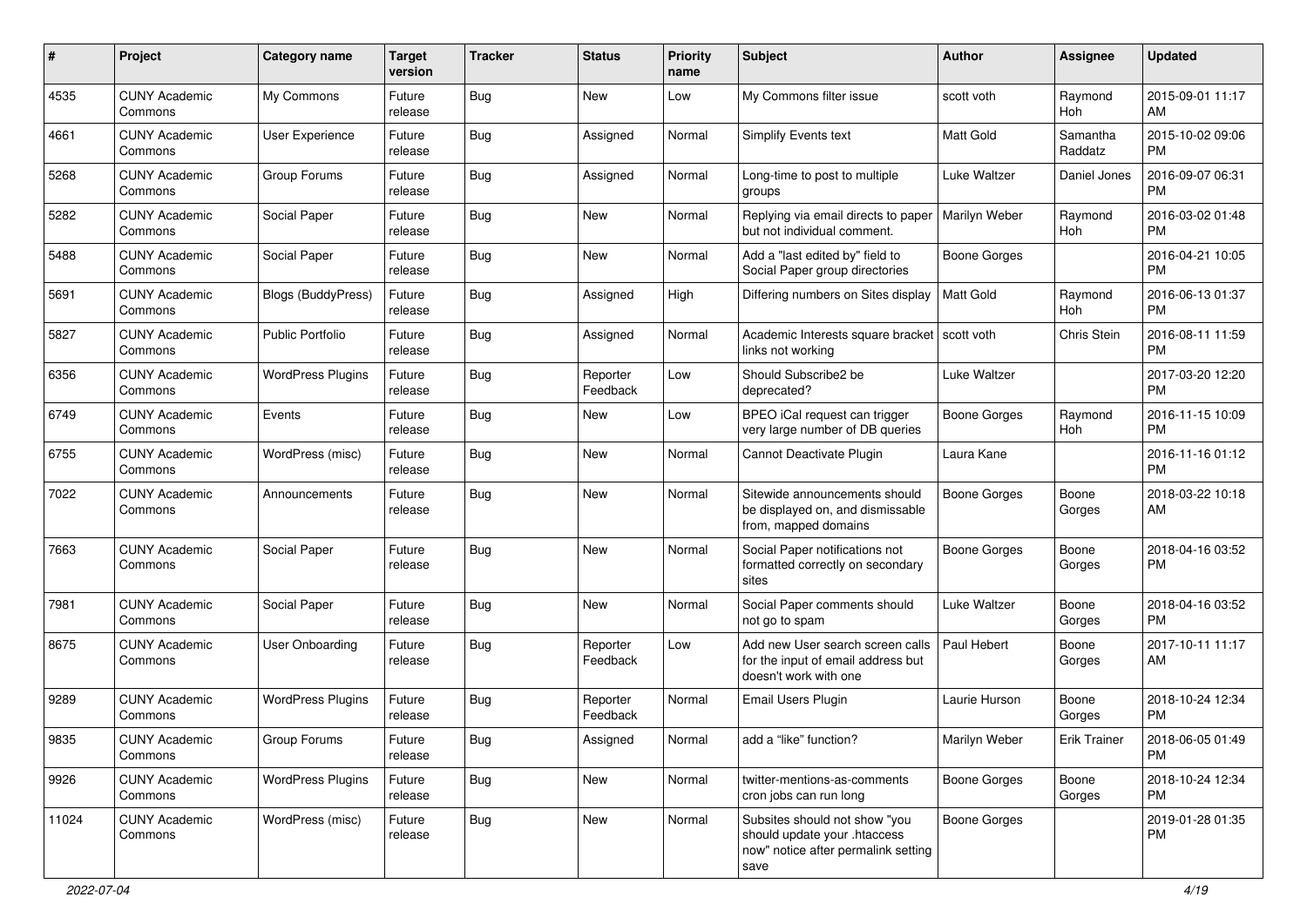| #     | <b>Project</b>                  | Category name              | Target<br>version | <b>Tracker</b> | <b>Status</b>        | Priority<br>name | <b>Subject</b>                                                                | <b>Author</b>    | Assignee            | <b>Updated</b>                |
|-------|---------------------------------|----------------------------|-------------------|----------------|----------------------|------------------|-------------------------------------------------------------------------------|------------------|---------------------|-------------------------------|
| 11243 | <b>CUNY Academic</b><br>Commons | BuddyPress (misc)          | Future<br>release | Bug            | New                  | Normal           | Audit bp-custom.php                                                           | Raymond Hoh      | Raymond<br>Hoh      | 2022-04-26 11:59<br>AM        |
| 11392 | <b>CUNY Academic</b><br>Commons |                            | Future<br>release | Bug            | New                  | Normal           | Migrate users away from<br><b>StatPress</b>                                   | Boone Gorges     |                     | 2019-04-23 03:53<br><b>PM</b> |
| 11971 | <b>CUNY Academic</b><br>Commons | <b>Email Notifications</b> | Future<br>release | <b>Bug</b>     | Reporter<br>Feedback | Low              | Pictures obscured in emailed post<br>notifications                            | Marilyn Weber    | Raymond<br>Hoh      | 2019-11-21 01:14<br><b>PM</b> |
| 12573 | <b>CUNY Academic</b><br>Commons | <b>WordPress Plugins</b>   | Future<br>release | Bug            | New                  | Normal           | <b>CommentPress Core Issues</b>                                               | scott voth       |                     | 2020-03-24 04:32<br><b>PM</b> |
| 13331 | <b>CUNY Academic</b><br>Commons | Site cloning               | Future<br>release | Bug            | New                  | Normal           | Combine Site Template and Clone<br>operations                                 | Boone Gorges     | Jeremy Felt         | 2021-11-19 12:39<br><b>PM</b> |
| 14113 | <b>CUNY Academic</b><br>Commons | WordPress (misc)           | Future<br>release | Bug            | Hold                 | Normal           | Block Editor Not Working on this<br>page - Json error                         | scott voth       | Boone<br>Gorges     | 2021-03-05 11:01<br>AM        |
| 14496 | <b>CUNY Academic</b><br>Commons | Domain Mapping             | Future<br>release | <b>Bug</b>     | New                  | Normal           | Mapped domain SSO uses<br>third-party cookies                                 | Raymond Hoh      | Raymond<br>Hoh      | 2021-05-24 04:03<br><b>PM</b> |
| 14987 | <b>CUNY Academic</b><br>Commons | <b>WordPress Plugins</b>   | Future<br>release | Bug            | <b>New</b>           | Normal           | Elementor update causes<br>database freeze-up                                 | Boone Gorges     | Boone<br>Gorges     | 2021-11-29 12:02<br>PM.       |
| 58    | <b>CUNY Academic</b><br>Commons | BuddyPress (misc)          | Future<br>release | Feature        | Assigned             | Low              | Make member search sortable by<br>last name                                   | Roberta Brody    | Boone<br>Gorges     | 2010-08-26 02:38<br><b>PM</b> |
| 287   | <b>CUNY Academic</b><br>Commons | WordPress (misc)           | Future<br>release | Feature        | Assigned             | Normal           | Create troubleshooting tool for<br>account sign-up                            | Matt Gold        | Boone<br>Gorges     | 2015-11-09 06:17<br><b>PM</b> |
| 308   | <b>CUNY Academic</b><br>Commons | Registration               | Future<br>release | Feature        | <b>New</b>           | Normal           | Group recommendations for<br>signup process                                   | Boone Gorges     | Samantha<br>Raddatz | 2015-11-09 05:07<br><b>PM</b> |
| 310   | <b>CUNY Academic</b><br>Commons | <b>BuddyPress (misc)</b>   | Future<br>release | Feature        | Assigned             | Low              | <b>Friend Request Email</b>                                                   | Matt Gold        | Samantha<br>Raddatz | 2015-11-09 05:08<br><b>PM</b> |
| 333   | <b>CUNY Academic</b><br>Commons | <b>Email Notifications</b> | Future<br>release | Feature        | Assigned             | Low              | Delay Forum Notification Email<br>Delivery Until After Editing Period<br>Ends | <b>Matt Gold</b> | Raymond<br>Hoh      | 2015-11-09 06:01<br><b>PM</b> |
| 364   | <b>CUNY Academic</b><br>Commons | <b>WordPress Plugins</b>   | Future<br>release | Feature        | New                  | Normal           | <b>Bulletin Board</b>                                                         | Matt Gold        |                     | 2015-01-05 08:50<br><b>PM</b> |
| 365   | <b>CUNY Academic</b><br>Commons | WordPress (misc)           | Future<br>release | Feature        | Assigned             | Normal           | <b>Create Mouseover Tooltips</b><br>throughout Site                           | Matt Gold        | Chris Stein         | 2015-11-09 06:18<br><b>PM</b> |
| 370   | <b>CUNY Academic</b><br>Commons | Registration               | Future<br>release | Feature        | Assigned             | High             | <b>Guest Accounts</b>                                                         | Matt Gold        | Matt Gold           | 2015-04-09 09:33<br><b>PM</b> |
| 377   | <b>CUNY Academic</b><br>Commons | <b>BuddyPress (misc)</b>   | Future<br>release | Feature        | Assigned             | Normal           | Like buttons                                                                  | <b>Matt Gold</b> | Boone<br>Gorges     | 2010-11-16 05:13<br><b>PM</b> |
| 412   | <b>CUNY Academic</b><br>Commons | <b>WordPress Themes</b>    | Future<br>release | Feature        | Assigned             | Normal           | <b>Featured Themes</b>                                                        | Matt Gold        | Dominic<br>Giglio   | 2015-01-05 08:44<br><b>PM</b> |
| 435   | <b>CUNY Academic</b><br>Commons | BuddyPress (misc)          | Future<br>release | Feature        | Assigned             | Normal           | Include Avatar Images in Forum<br><b>Post Notification Emails</b>             | Matt Gold        | Boone<br>Gorges     | 2010-12-08 12:40<br><b>PM</b> |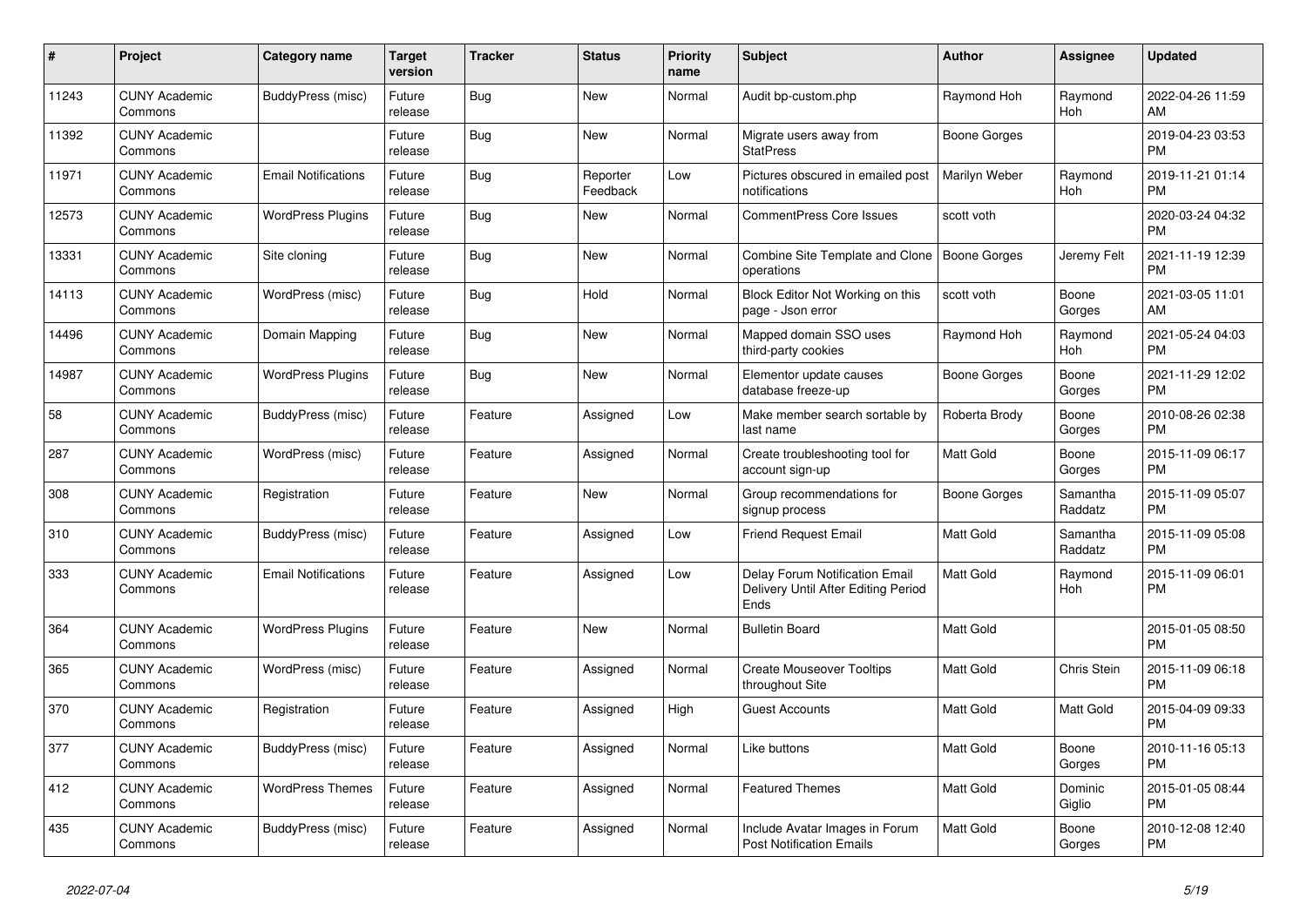| #    | Project                         | <b>Category name</b>     | <b>Target</b><br>version | <b>Tracker</b> | <b>Status</b> | Priority<br>name | <b>Subject</b>                                                               | Author              | <b>Assignee</b>     | <b>Updated</b>                |
|------|---------------------------------|--------------------------|--------------------------|----------------|---------------|------------------|------------------------------------------------------------------------------|---------------------|---------------------|-------------------------------|
| 481  | <b>CUNY Academic</b><br>Commons | Groups (misc)            | Future<br>release        | Feature        | Assigned      | Normal           | ability to archive inactive groups<br>and blogs                              | Michael Mandiberg   | Samantha<br>Raddatz | 2015-11-09 05:56<br>PM.       |
| 497  | <b>CUNY Academic</b><br>Commons | <b>WordPress Plugins</b> | Future<br>release        | Feature        | Assigned      | Normal           | Drag and Drop Ordering on<br>Gallery Post Plugin                             | <b>Matt Gold</b>    | Ron Rennick         | 2015-11-09 06:18<br><b>PM</b> |
| 500  | <b>CUNY Academic</b><br>Commons | <b>BuddyPress (misc)</b> | Future<br>release        | Feature        | Assigned      | Normal           | <b>Export Group Data</b>                                                     | Matt Gold           | Boone<br>Gorges     | 2010-12-19 12:09<br><b>PM</b> |
| 519  | <b>CUNY Academic</b><br>Commons | <b>BuddyPress Docs</b>   | Future<br>release        | Feature        | Assigned      | Low              | TOC for individual docs - for new<br>BP "wiki-like" plugin                   | scott voth          | Boone<br>Gorges     | 2015-11-09 05:54<br><b>PM</b> |
| 554  | <b>CUNY Academic</b><br>Commons | BuddyPress (misc)        | Future<br>release        | Feature        | Assigned      | Normal           | Add Trackback notifications to<br>site-wide activity feed                    | <b>Matt Gold</b>    | Boone<br>Gorges     | 2015-11-09 06:19<br><b>PM</b> |
| 585  | <b>CUNY Academic</b><br>Commons | Group Forums             | Future<br>release        | Feature        | Assigned      | Normal           | Merge Forum Topics                                                           | Sarah Morgano       | Boone<br>Gorges     | 2011-07-06 04:11<br><b>PM</b> |
| 599  | <b>CUNY Academic</b><br>Commons | BuddyPress (misc)        | Future<br>release        | Feature        | Assigned      | Normal           | Consider adding rating plugins for<br><b>BuddyPress/BBPress</b>              | Matt Gold           | Boone<br>Gorges     | 2011-08-22 06:50<br><b>PM</b> |
| 618  | <b>CUNY Academic</b><br>Commons | <b>BuddyPress Docs</b>   | Future<br>release        | Feature        | Assigned      | Normal           | BuddyPress Docs: export formats                                              | Boone Gorges        | Boone<br>Gorges     | 2015-11-09 05:38<br>PM.       |
| 635  | <b>CUNY Academic</b><br>Commons | <b>BuddyPress</b> (misc) | Future<br>release        | Feature        | Assigned      | Normal           | Big Blue Button -<br>Videoconferencing in Groups and<br><b>Blogs</b>         | <b>Matt Gold</b>    | Boone<br>Gorges     | 2011-03-14 03:24<br><b>PM</b> |
| 653  | <b>CUNY Academic</b><br>Commons | Group Blogs              | Future<br>release        | Feature        | Assigned      | Normal           | Redesign Integration of Groups<br>and Blogs                                  | <b>Matt Gold</b>    | Samantha<br>Raddatz | 2015-11-09 05:40<br><b>PM</b> |
| 658  | <b>CUNY Academic</b><br>Commons | <b>WordPress Plugins</b> | Future<br>release        | Feature        | Assigned      | Normal           | Rebulid Sitewide Tag Suggestion                                              | <b>Matt Gold</b>    | Boone<br>Gorges     | 2015-01-05 08:47<br>PM.       |
| 940  | <b>CUNY Academic</b><br>Commons | Redmine                  | Future<br>release        | Feature        | Assigned      | Low              | Communication with users after<br>releases                                   | Matt Gold           | Dominic<br>Giglio   | 2012-09-09 04:36<br>PM.       |
| 1105 | <b>CUNY Academic</b><br>Commons | WordPress (misc)         | Future<br>release        | Feature        | Assigned      | Normal           | Rephrase Blog Privacy Options                                                | <b>Matt Gold</b>    | Samantha<br>Raddatz | 2015-11-09 06:19<br><b>PM</b> |
| 1165 | <b>CUNY Academic</b><br>Commons | <b>Email Invitations</b> | Future<br>release        | Feature        | Assigned      | Low              | Allow saved lists of invitees under<br>Send Invites                          | <b>Boone Gorges</b> | Boone<br>Gorges     | 2015-11-09 06:03<br><b>PM</b> |
| 1166 | <b>CUNY Academic</b><br>Commons | <b>Email Invitations</b> | Future<br>release        | Feature        | New           | Low              | Better organizational tools for Sent<br>Invites                              | Boone Gorges        | Boone<br>Gorges     | 2015-11-09 06:02<br><b>PM</b> |
| 1167 | <b>CUNY Academic</b><br>Commons | <b>Email Invitations</b> | Future<br>release        | Feature        | New           | Low              | Allow email invitations to be resent                                         | Boone Gorges        | Boone<br>Gorges     | 2015-11-12 12:53<br>AM        |
| 1192 | <b>CUNY Academic</b><br>Commons | <b>Group Files</b>       | Future<br>release        | Feature        | Assigned      | Low              | When posting group files, allow<br>users to add a category without<br>saving | <b>Matt Gold</b>    | Raymond<br>Hoh      | 2015-11-09 05:53<br><b>PM</b> |
| 1417 | <b>CUNY Academic</b><br>Commons | <b>BuddyPress Docs</b>   | Future<br>release        | Feature        | Assigned      | Low              | Bulk actions for BuddyPress Docs                                             | <b>Boone Gorges</b> | Boone<br>Gorges     | 2016-10-17 10:41<br><b>PM</b> |
| 1422 | <b>CUNY Academic</b><br>Commons | <b>BuddyPress Docs</b>   | Future<br>release        | Feature        | Assigned      | Normal           | Make "created Doc" activity icons<br>non-mini                                | <b>Boone Gorges</b> | Boone<br>Gorges     | 2015-11-09 05:48<br><b>PM</b> |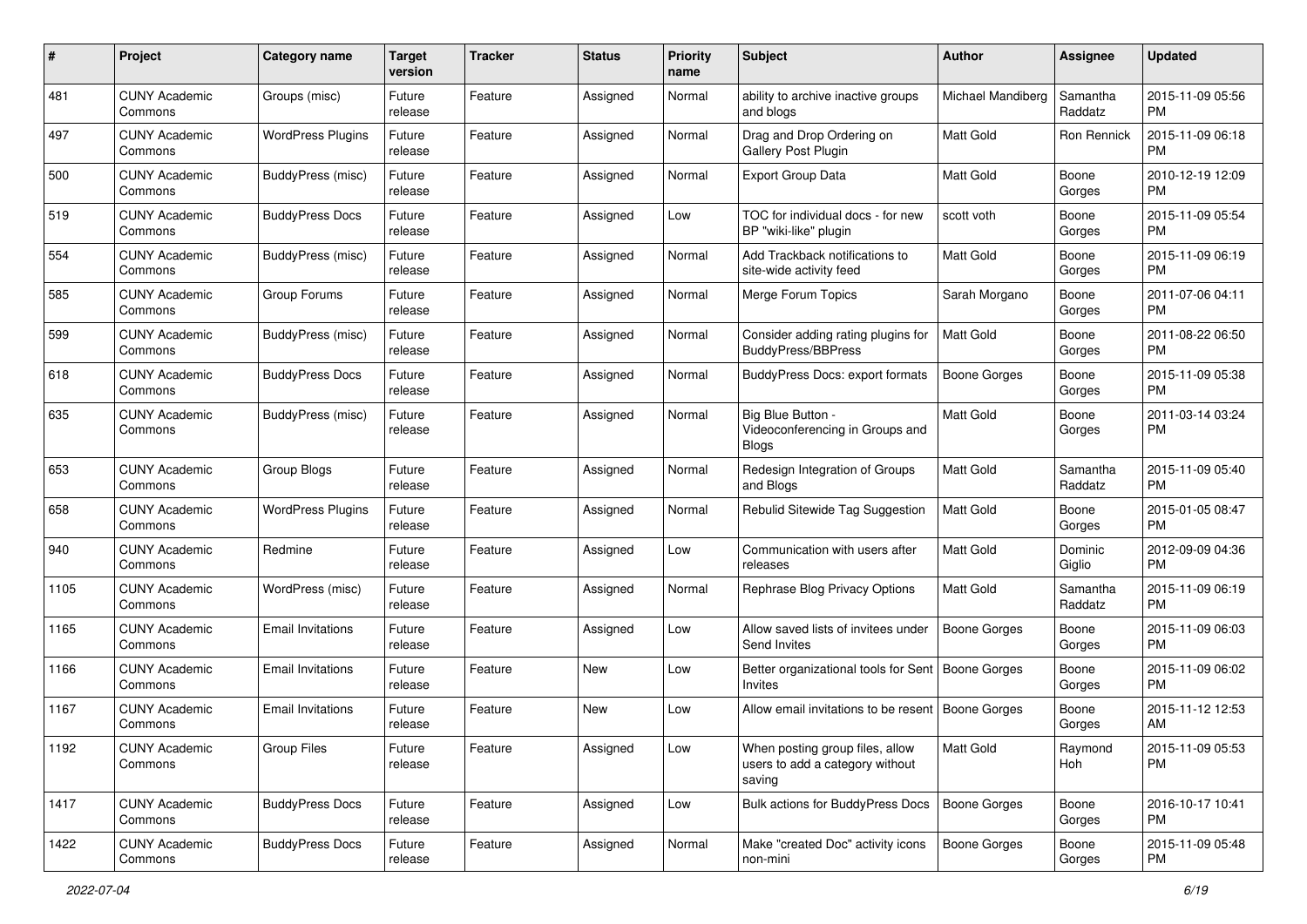| #    | <b>Project</b>                  | <b>Category name</b>     | <b>Target</b><br>version | <b>Tracker</b> | <b>Status</b>        | <b>Priority</b><br>name | <b>Subject</b>                                                                 | <b>Author</b>      | Assignee            | <b>Updated</b>                |
|------|---------------------------------|--------------------------|--------------------------|----------------|----------------------|-------------------------|--------------------------------------------------------------------------------|--------------------|---------------------|-------------------------------|
| 1423 | <b>CUNY Academic</b><br>Commons | <b>BuddyPress (misc)</b> | Future<br>release        | Feature        | Assigned             | Low                     | Show an avatar for pingback<br>comment activity items                          | Boone Gorges       | <b>Tahir Butt</b>   | 2016-10-24 12:03<br><b>PM</b> |
| 1456 | <b>CUNY Academic</b><br>Commons | Group Invitations        | Future<br>release        | Feature        | Reporter<br>Feedback | Low                     | Invite to Group Button from Profile<br>Field                                   | <b>Matt Gold</b>   | Samantha<br>Raddatz | 2015-11-09 05:59<br><b>PM</b> |
| 1460 | <b>CUNY Academic</b><br>Commons | Analytics                | Future<br>release        | Feature        | Assigned             | Normal                  | Update System Report                                                           | <b>Brian Foote</b> | Boone<br>Gorges     | 2015-11-09 06:13<br><b>PM</b> |
| 1508 | <b>CUNY Academic</b><br>Commons | WordPress (misc)         | Future<br>release        | Feature        | Assigned             | Normal                  | Share login cookies across<br>mapped domains                                   | Boone Gorges       | Boone<br>Gorges     | 2012-07-02 12:12<br><b>PM</b> |
| 1544 | <b>CUNY Academic</b><br>Commons | Groups (misc)            | Future<br>release        | Feature        | Reporter<br>Feedback | Normal                  | Group Filtering and Sorting                                                    | Matt Gold          | Chris Stein         | 2019-03-01 02:25<br><b>PM</b> |
| 1562 | <b>CUNY Academic</b><br>Commons | <b>WordPress Plugins</b> | Future<br>release        | Feature        | Assigned             | Low                     | Play with NYT Collaborative<br><b>Authoring Tool</b>                           | Matt Gold          | Boone<br>Gorges     | 2015-01-05 08:47<br><b>PM</b> |
| 1744 | <b>CUNY Academic</b><br>Commons | <b>BuddyPress Docs</b>   | Future<br>release        | Feature        | Assigned             | Normal                  | Spreadsheet-style Docs                                                         | Boone Gorges       | Boone<br>Gorges     | 2015-11-09 06:13<br><b>PM</b> |
| 1888 | <b>CUNY Academic</b><br>Commons | Home Page                | Future<br>release        | Feature        | Assigned             | Normal                  | Refactor BP MPO Activity Filter to<br>support proper pagination                | Sarah Morgano      | Boone<br>Gorges     | 2014-05-01 07:11<br><b>PM</b> |
| 1983 | <b>CUNY Academic</b><br>Commons | Home Page                | Future<br>release        | Feature        | Assigned             | Low                     | Media Library integration with<br>Featured Content plugin                      | Boone Gorges       | Dominic<br>Giglio   | 2014-03-17 10:34<br>AM        |
| 2013 | <b>CUNY Academic</b><br>Commons | <b>Public Portfolio</b>  | Future<br>release        | Feature        | Assigned             | Low                     | Have Profile Privacy Options show   Matt Gold<br>up only for filled-in fields  |                    | Boone<br>Gorges     | 2015-11-09 06:09<br><b>PM</b> |
| 2223 | <b>CUNY Academic</b><br>Commons | <b>WordPress Plugins</b> | Future<br>release        | Feature        | Assigned             | Low                     | Add Participad to the CUNY<br><b>Academic Commons</b>                          | <b>Matt Gold</b>   | Boone<br>Gorges     | 2014-09-17 10:03<br><b>PM</b> |
| 2325 | <b>CUNY Academic</b><br>Commons | BuddyPress (misc)        | Future<br>release        | Feature        | Assigned             | Low                     | Profile should have separate fields<br>for first/last names                    | local admin        | Boone<br>Gorges     | 2015-11-09 06:09<br><b>PM</b> |
| 2523 | <b>CUNY Academic</b><br>Commons | <b>BuddyPress Docs</b>   | Future<br>release        | Feature        | Assigned             | Normal                  | Allow Users to Upload Images to<br><b>BP</b> Docs                              | Matt Gold          | Boone<br>Gorges     | 2015-11-09 06:14<br><b>PM</b> |
| 2610 | <b>CUNY Academic</b><br>Commons | Group Invitations        | Future<br>release        | Feature        | Assigned             | Low                     | Request: Custom invitation<br>message to group invites                         | local admin        | Boone<br>Gorges     | 2015-11-09 06:13<br><b>PM</b> |
| 2753 | <b>CUNY Academic</b><br>Commons | <b>Public Portfolio</b>  | Future<br>release        | Feature        | <b>New</b>           | Normal                  | Create actual actual tagification in<br>academic interests and other<br>fields | Micki Kaufman      | Boone<br>Gorges     | 2015-01-05 08:52<br><b>PM</b> |
| 2754 | <b>CUNY Academic</b><br>Commons | Design                   | Future<br>release        | Feature        | Assigned             | Normal                  | Determine strategy for CAC logo<br>handling in top header                      | Micki Kaufman      | Chris Stein         | 2015-01-05 08:53<br><b>PM</b> |
| 2832 | <b>CUNY Academic</b><br>Commons | <b>Public Portfolio</b>  | Future<br>release        | Feature        | Assigned             | Normal                  | Improve interface for (not)<br>auto-linking profile fields                     | Boone Gorges       | Chris Stein         | 2015-01-05 08:52<br><b>PM</b> |
| 2881 | <b>CUNY Academic</b><br>Commons | <b>Public Portfolio</b>  | Future<br>release        | Feature        | Assigned             | Normal                  | Redesign the UX for Profiles                                                   | Chris Stein        | Chris Stein         | 2016-10-13 12:45<br><b>PM</b> |
| 3002 | <b>CUNY Academic</b><br>Commons | Search                   | Future<br>release        | Feature        | Assigned             | Normal                  | Overhaul CAC search by using<br>external search appliance                      | Boone Gorges       | Boone<br>Gorges     | 2020-07-15 03:05<br><b>PM</b> |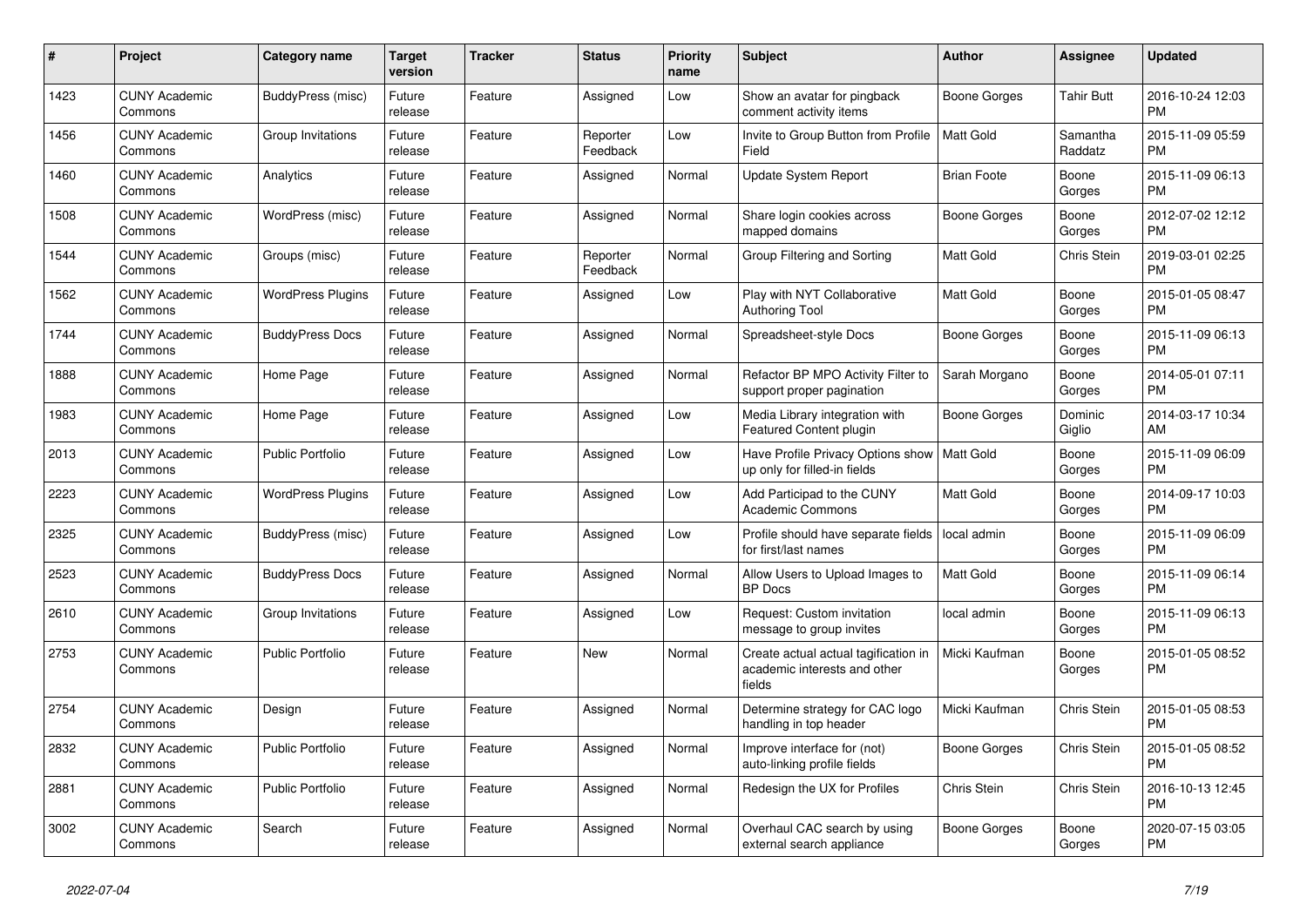| #    | Project                         | <b>Category name</b>    | <b>Target</b><br>version | <b>Tracker</b> | <b>Status</b> | Priority<br>name | <b>Subject</b>                                                             | Author              | <b>Assignee</b>     | <b>Updated</b>                |
|------|---------------------------------|-------------------------|--------------------------|----------------|---------------|------------------|----------------------------------------------------------------------------|---------------------|---------------------|-------------------------------|
| 3042 | <b>CUNY Academic</b><br>Commons | <b>Public Portfolio</b> | Future<br>release        | Feature        | Assigned      | Normal           | Browsing member interests                                                  | <b>Matt Gold</b>    | Boone<br>Gorges     | 2015-03-21 09:04<br>PM.       |
| 3048 | <b>CUNY Academic</b><br>Commons | <b>Public Portfolio</b> | Future<br>release        | Feature        | New           | Low              | Images for rich text profile fields                                        | <b>Boone Gorges</b> | Boone<br>Gorges     | 2014-02-19 12:56<br><b>PM</b> |
| 3080 | <b>CUNY Academic</b><br>Commons | <b>Group Files</b>      | Future<br>release        | Feature        | Assigned      | Low              | Create a system to keep track of<br>file changes                           | <b>Matt Gold</b>    | Boone<br>Gorges     | 2014-02-26 10:04<br><b>PM</b> |
| 3090 | <b>CUNY Academic</b><br>Commons | Twitter page            | Future<br>release        | Feature        | Assigned      | Normal           | Prevent Retweets from showing<br>up on Commons twitter page                | <b>Matt Gold</b>    | <b>Tahir Butt</b>   | 2016-10-24 11:31<br>AM        |
| 3192 | <b>CUNY Academic</b><br>Commons | Group Forums            | Future<br>release        | Feature        | Assigned      | Normal           | Customizable forum views for<br>bbPress 2.x group forums                   | Boone Gorges        | Raymond<br>Hoh      | 2015-11-09 12:47<br><b>PM</b> |
| 3193 | <b>CUNY Academic</b><br>Commons | Group Forums            | Future<br>release        | Feature        | Assigned      | Normal           | bbPress 2.x dynamic roles and<br>RBE                                       | <b>Boone Gorges</b> | Boone<br>Gorges     | 2014-09-30 01:30<br>PM.       |
| 3220 | <b>CUNY Academic</b><br>Commons | Public Portfolio        | Future<br>release        | Feature        | Assigned      | Normal           | Add indent/outdent option to<br>Formatting Buttons on Profile<br>Page      | Matt Gold           | Boone<br>Gorges     | 2014-05-21 10:39<br>PM.       |
| 3308 | <b>CUNY Academic</b><br>Commons | Group Invitations       | Future<br>release        | Feature        | Assigned      | Normal           | Allow members to rescind group<br>invitations                              | <b>Matt Gold</b>    | Boone<br>Gorges     | 2015-04-01 08:53<br>PM.       |
| 3330 | <b>CUNY Academic</b><br>Commons | My Commons              | Future<br>release        | Feature        | Assigned      | Normal           | 'Commons Information" tool                                                 | <b>Boone Gorges</b> | Chris Stein         | 2014-09-22 08:46<br>PM.       |
| 3354 | <b>CUNY Academic</b><br>Commons | <b>Group Files</b>      | Future<br>release        | Feature        | Assigned      | Low              | Allow Group Download of Multiple<br><b>Selected Files</b>                  | Matt Gold           | Chris Stein         | 2014-08-01 08:50<br>AM        |
| 3458 | <b>CUNY Academic</b><br>Commons | Groups (misc)           | Future<br>release        | Feature        | Assigned      | Normal           | Filter Members of Group by<br>Campus                                       | Michael Smith       | Samantha<br>Raddatz | 2014-09-26 08:32<br><b>PM</b> |
| 3473 | <b>CUNY Academic</b><br>Commons | User Experience         | Future<br>release        | Feature        | Assigned      | Normal           | Commons profile: Add help info<br>about "Positions" replacing "title"      | Keith Miyake        | Samantha<br>Raddatz | 2015-11-09 02:28<br><b>PM</b> |
| 3475 | <b>CUNY Academic</b><br>Commons | Events                  | Future<br>release        | Feature        | Assigned      | Normal           | Request to add plugin to<br>streamline room<br>booking/appointment booking | Naomi Barrettara    | Boone<br>Gorges     | 2014-12-01 05:14<br><b>PM</b> |
| 3517 | <b>CUNY Academic</b><br>Commons | My Commons              | Future<br>release        | Feature        | Assigned      | Normal           | Mute/Unmute My Commons<br>updates                                          | <b>Matt Gold</b>    | Raymond<br>Hoh      | 2015-11-09 01:19<br><b>PM</b> |
| 3536 | <b>CUNY Academic</b><br>Commons | My Commons              | Future<br>release        | Feature        | Assigned      | Normal           | Infinite Scroll on My Commons<br>page                                      | Matt Gold           | Raymond<br>Hoh      | 2015-04-13 04:42<br><b>PM</b> |
| 3580 | <b>CUNY Academic</b><br>Commons | Group Blogs             | Future<br>release        | Feature        | New           | Normal           | Multiple blogs per group                                                   | <b>Boone Gorges</b> | Boone<br>Gorges     | 2018-02-20 02:02<br>PM        |
| 3662 | <b>CUNY Academic</b><br>Commons | SEO                     | Future<br>release        | Feature        | Assigned      | Normal           | Duplicate Content/SEO/Google<br>issues                                     | Matt Gold           | Raymond<br>Hoh      | 2015-04-13 04:37<br>PM        |
| 3759 | <b>CUNY Academic</b><br>Commons | WordPress (misc)        | Future<br>release        | Feature        | Assigned      | Normal           | Review Interface for Adding Users   Matt Gold<br>to Blogs                  |                     | Boone<br>Gorges     | 2015-03-24 05:52<br><b>PM</b> |
| 3768 | <b>CUNY Academic</b><br>Commons | Public Portfolio        | Future<br>release        | Feature        | Assigned      | Normal           | Institutions/Past positions on<br>public portfolios                        | Matt Gold           | Boone<br>Gorges     | 2018-04-23 10:44<br>AM        |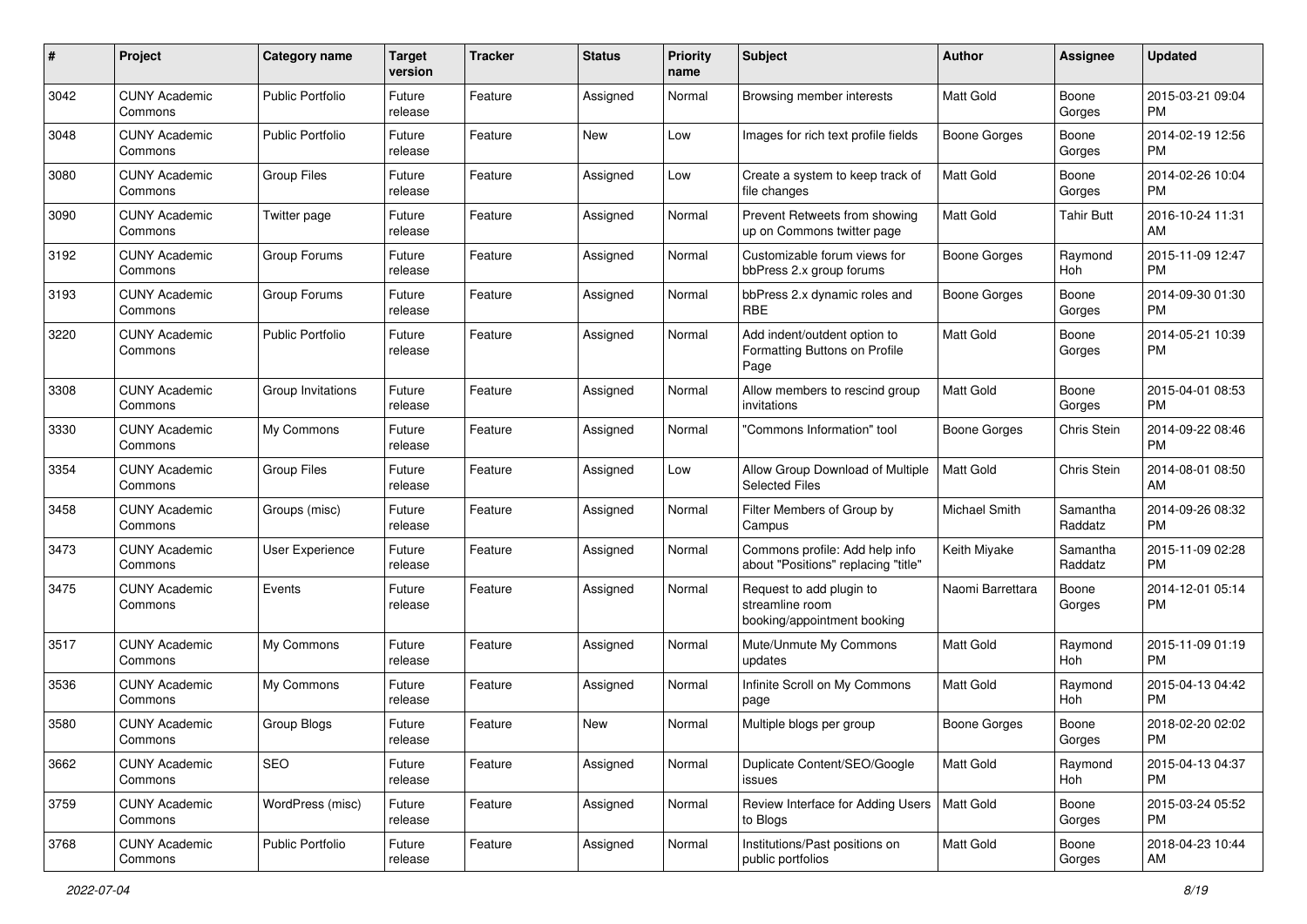| #    | Project                         | Category name           | <b>Target</b><br>version | Tracker | <b>Status</b> | <b>Priority</b><br>name | Subject                                                                                                                                               | Author              | Assignee            | <b>Updated</b>                |
|------|---------------------------------|-------------------------|--------------------------|---------|---------------|-------------------------|-------------------------------------------------------------------------------------------------------------------------------------------------------|---------------------|---------------------|-------------------------------|
| 3770 | <b>CUNY Academic</b><br>Commons | <b>Public Portfolio</b> | Future<br>release        | Feature | Assigned      | Normal                  | Improve Layout/Formatting of<br>Positions Area on Public Portfolios                                                                                   | <b>Matt Gold</b>    | Chris Stein         | 2015-04-01 09:17<br><b>PM</b> |
| 4053 | <b>CUNY Academic</b><br>Commons | Events                  | Future<br>release        | Feature | Assigned      | Normal                  | Create new tab for past events                                                                                                                        | Matt Gold           | Boone<br>Gorges     | 2015-05-12 02:10<br><b>PM</b> |
| 4238 | <b>CUNY Academic</b><br>Commons | Events                  | Future<br>release        | Feature | Assigned      | Normal                  | Copy Events to Other Groups?                                                                                                                          | Matt Gold           | Boone<br>Gorges     | 2015-07-02 10:08<br>AM        |
| 4481 | <b>CUNY Academic</b><br>Commons | Events                  | Future<br>release        | Feature | <b>New</b>    | Normal                  | Group admins/mods should have<br>the ability to unlink an event from<br>the group                                                                     | <b>Boone Gorges</b> | Boone<br>Gorges     | 2017-04-24 03:53<br><b>PM</b> |
| 4635 | <b>CUNY Academic</b><br>Commons | Authentication          | Future<br>release        | Feature | <b>New</b>    | Normal                  | Allow non-WP authentication                                                                                                                           | <b>Boone Gorges</b> | Sonja Leix          | 2019-03-01 02:05<br><b>PM</b> |
| 4980 | <b>CUNY Academic</b><br>Commons | Home Page               | Future<br>release        | Feature | Assigned      | Normal                  | CAC Featured Content -- Adding<br>Randomization                                                                                                       | Matt Gold           | Boone<br>Gorges     | 2016-12-12 03:01<br><b>PM</b> |
| 5016 | <b>CUNY Academic</b><br>Commons | Events                  | Future<br>release        | Feature | Assigned      | Low                     | Allow comments to be posted on<br>events                                                                                                              | Matt Gold           | Raymond<br>Hoh      | 2019-03-01 02:23<br><b>PM</b> |
| 5050 | <b>CUNY Academic</b><br>Commons | Social Paper            | Future<br>release        | Feature | <b>New</b>    | Low                     | Making comments visible in SP<br>editing mode (SP suggestion #1)                                                                                      | Marilyn Weber       | Samantha<br>Raddatz | 2019-09-17 11:10<br><b>PM</b> |
| 5052 | <b>CUNY Academic</b><br>Commons | Social Paper            | Future<br>release        | Feature | New           | Low                     | Sentence by sentence or line by<br>line comments (SP suggestion #3)                                                                                   | Marilyn Weber       | Boone<br>Gorges     | 2016-02-11 10:24<br><b>PM</b> |
| 5053 | <b>CUNY Academic</b><br>Commons | Social Paper            | Future<br>release        | Feature | New           | Low                     | Scrollable menu to add readers<br>(SP suggestion #4)                                                                                                  | Marilyn Weber       | Samantha<br>Raddatz | 2016-04-21 05:21<br><b>PM</b> |
| 5058 | <b>CUNY Academic</b><br>Commons | Social Paper            | Future<br>release        | Feature | <b>New</b>    | Low                     | Can there be a clearer signal that<br>even when comments have<br>already been made you add<br>comments by clicking on the side?<br>(SP suggestion #5) | Marilyn Weber       | Samantha<br>Raddatz | 2016-02-11 10:24<br><b>PM</b> |
| 5199 | <b>CUNY Academic</b><br>Commons | Social Paper            | Future<br>release        | Feature | <b>New</b>    | Normal                  | add tables to the SP editor                                                                                                                           | Marilyn Weber       |                     | 2016-10-24 11:27<br>AM        |
| 5205 | <b>CUNY Academic</b><br>Commons | Social Paper            | Future<br>release        | Feature | <b>New</b>    | Normal                  | Social Paper folders                                                                                                                                  | Marilyn Weber       |                     | 2016-02-11 10:24<br><b>PM</b> |
| 5225 | <b>CUNY Academic</b><br>Commons | Registration            | Future<br>release        | Feature | Assigned      | Normal                  | On-boarding Issues                                                                                                                                    | Luke Waltzer        | Samantha<br>Raddatz | 2016-02-12 02:58<br><b>PM</b> |
| 5234 | <b>CUNY Academic</b><br>Commons | Membership              | Future<br>release        | Feature | Assigned      | Normal                  | Write Unconfirmed patch for WP                                                                                                                        | <b>Boone Gorges</b> | Boone<br>Gorges     | 2016-10-24 11:18<br>AM        |
| 5316 | <b>CUNY Academic</b><br>Commons | <b>User Experience</b>  | Future<br>release        | Feature | Assigned      | Normal                  | Prompt user email address<br>updates                                                                                                                  | Matt Gold           | Stephen Real        | 2016-12-21 03:30<br><b>PM</b> |
| 5397 | <b>CUNY Academic</b><br>Commons | Social Paper            | Future<br>release        | Feature | New           | Normal                  | frustrating to have to<br>enable/disable in SP                                                                                                        | Marilyn Weber       | Samantha<br>Raddatz | 2016-04-20 03:39<br><b>PM</b> |
| 5489 | <b>CUNY Academic</b><br>Commons | Social Paper            | Future<br>release        | Feature | New           | Normal                  | Asc/desc sorting for Social Paper<br>directories                                                                                                      | <b>Boone Gorges</b> |                     | 2016-04-21 10:06<br>PM        |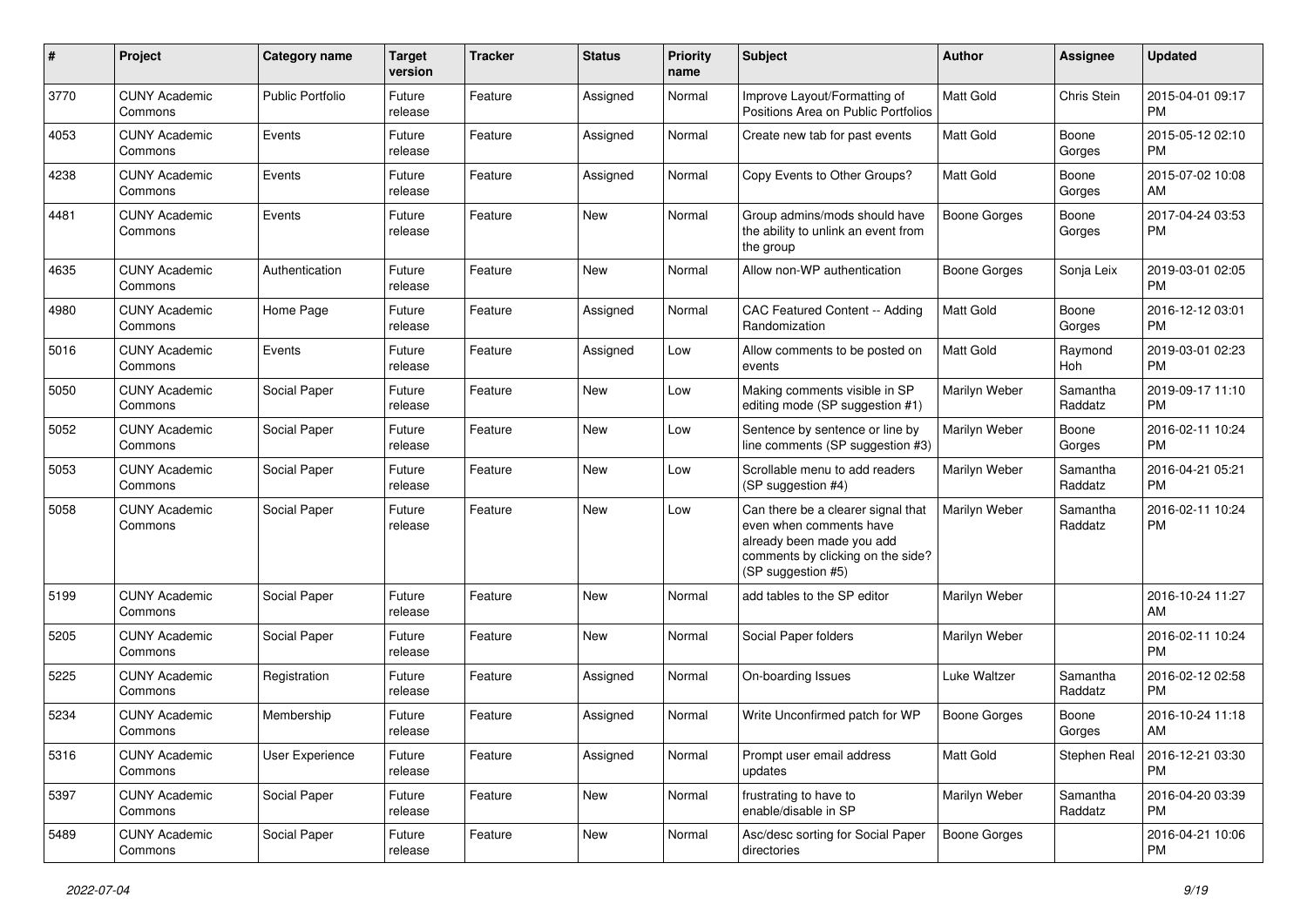| $\#$ | Project                         | <b>Category name</b>       | <b>Target</b><br>version | <b>Tracker</b> | <b>Status</b>        | <b>Priority</b><br>name | <b>Subject</b>                                                                             | <b>Author</b>           | Assignee            | <b>Updated</b>                |
|------|---------------------------------|----------------------------|--------------------------|----------------|----------------------|-------------------------|--------------------------------------------------------------------------------------------|-------------------------|---------------------|-------------------------------|
| 5581 | <b>CUNY Academic</b><br>Commons | Analytics                  | Future<br>release        | Feature        | Assigned             | Normal                  | Explore alternatives to Google<br>Analytics                                                | <b>Matt Gold</b>        | Valerie<br>Townsend | 2020-04-17 03:12<br><b>PM</b> |
| 5696 | <b>CUNY Academic</b><br>Commons | Events                     | Future<br>release        | Feature        | Assigned             | Normal                  | Events Calendar - display options<br>calendar aggregation                                  | <b>Matt Gold</b>        | Boone<br>Gorges     | 2016-10-13 11:44<br>AM        |
| 5955 | <b>CUNY Academic</b><br>Commons | Outreach                   | Future<br>release        | Feature        | Assigned             | Normal                  | Create auto-newsletter for<br>commons members                                              | Matt Gold               | Luke Waltzer        | 2016-08-30 10:34<br>AM        |
| 5992 | <b>CUNY Academic</b><br>Commons | <b>Email Notifications</b> | Future<br>release        | Feature        | <b>New</b>           | Normal                  | Changing the From line of<br>autogenerated blog emails                                     | Marilyn Weber           |                     | 2018-09-27 05:19<br><b>PM</b> |
| 6078 | <b>CUNY Academic</b><br>Commons | Blogs (BuddyPress)         | Future<br>release        | Feature        | New                  | Normal                  | Explore Adding Network Blog<br>Metadata Plugin                                             | Luke Waltzer            | Luke Waltzer        | 2016-10-11 10:29<br><b>PM</b> |
| 6332 | <b>CUNY Academic</b><br>Commons | WordPress (misc)           | Future<br>release        | Feature        | New                  | Normal                  | Allow uploaded files to be marked<br>as private in an ad hoc way                           | Boone Gorges            |                     | 2016-10-17 11:41<br><b>PM</b> |
| 6389 | <b>CUNY Academic</b><br>Commons | <b>BuddyPress Docs</b>     | Future<br>release        | Feature        | <b>New</b>           | Low                     | Make Discussion Area Visible<br>When Editing a Doc                                         | Luke Waltzer            | Boone<br>Gorges     | 2016-10-21 04:16<br><b>PM</b> |
| 6426 | <b>CUNY Academic</b><br>Commons | Spam/Spam<br>Prevention    | Future<br>release        | Feature        | Assigned             | Normal                  | Force captcha on all comments?                                                             | <b>Matt Gold</b>        | <b>Tahir Butt</b>   | 2016-10-24 02:06<br><b>PM</b> |
| 7115 | <b>CUNY Academic</b><br>Commons | Groups (misc)              | Future<br>release        | Feature        | Reporter<br>Feedback | Normal                  | make licensing info clear during<br>group creation                                         | Matt Gold               | Raymond<br>Hoh      | 2020-12-08 11:32<br>AM        |
| 8211 | <b>CUNY Academic</b><br>Commons | <b>WordPress Themes</b>    | Future<br>release        | Feature        | New                  | Normal                  | Theme Suggestions: Material<br>Design-Inspired Themes                                      | Margaret Galvan         | Margaret<br>Galvan  | 2017-08-07 02:48<br><b>PM</b> |
| 8498 | <b>CUNY Academic</b><br>Commons | <b>WordPress Plugins</b>   | Future<br>release        | Feature        | <b>New</b>           | Low                     | <b>Gravity Forms Email Users</b>                                                           | Raffi<br>Khatchadourian | Matt Gold           | 2017-10-13 12:58<br><b>PM</b> |
| 8756 | <b>CUNY Academic</b><br>Commons | Group Blogs                | Future<br>release        | Feature        | Hold                 | Normal                  | Connect multiple blogs to one<br>group?                                                    | Matt Gold               | Boone<br>Gorges     | 2017-09-30 10:42<br>AM        |
| 8835 | <b>CUNY Academic</b><br>Commons | <b>Blogs (BuddyPress)</b>  | Future<br>release        | Feature        | New                  | Normal                  | Extend cuny.is shortlinks to sites                                                         | Luke Waltzer            | Boone<br>Gorges     | 2022-04-26 11:59<br>AM        |
| 8836 | <b>CUNY Academic</b><br>Commons | <b>Blogs (BuddyPress)</b>  | Future<br>release        | Feature        | Assigned             | Normal                  | Redesign site launch process                                                               | <b>Matt Gold</b>        | Boone<br>Gorges     | 2019-10-03 02:49<br><b>PM</b> |
| 8900 | <b>CUNY Academic</b><br>Commons | Accessibility              | Future<br>release        | Feature        | Assigned             | Normal                  | Look into tools to enforce<br>accessibility in WP environment                              | Matt Gold               | Boone<br>Gorges     | 2022-04-26 11:59<br>AM        |
| 8901 | <b>CUNY Academic</b><br>Commons | Accessibility              | Future<br>release        | Feature        | Assigned             | Normal                  | Theme analysis for accessibility                                                           | Matt Gold               | Boone<br>Gorges     | 2022-04-26 11:59<br>AM        |
| 9028 | <b>CUNY Academic</b><br>Commons | Onboarding                 | Future<br>release        | Feature        | Assigned             | Normal                  | suggest groups to new members<br>during the registration process                           | <b>Matt Gold</b>        | Chris Stein         | 2018-10-24 12:34<br><b>PM</b> |
| 9720 | <b>CUNY Academic</b><br>Commons | Authentication             | Future<br>release        | Feature        | <b>New</b>           | Normal                  | The Commons should be an<br>oAuth provider                                                 | Boone Gorges            |                     | 2019-03-01 02:04<br><b>PM</b> |
| 9895 | <b>CUNY Academic</b><br>Commons | Onboarding                 | Future<br>release        | Feature        | Assigned             | Normal                  | Add "Accept Invitation"<br>link/button/function to Group<br>and/or Site invitation emails? | Luke Waltzer            | Boone<br>Gorges     | 2018-06-07 12:42<br><b>PM</b> |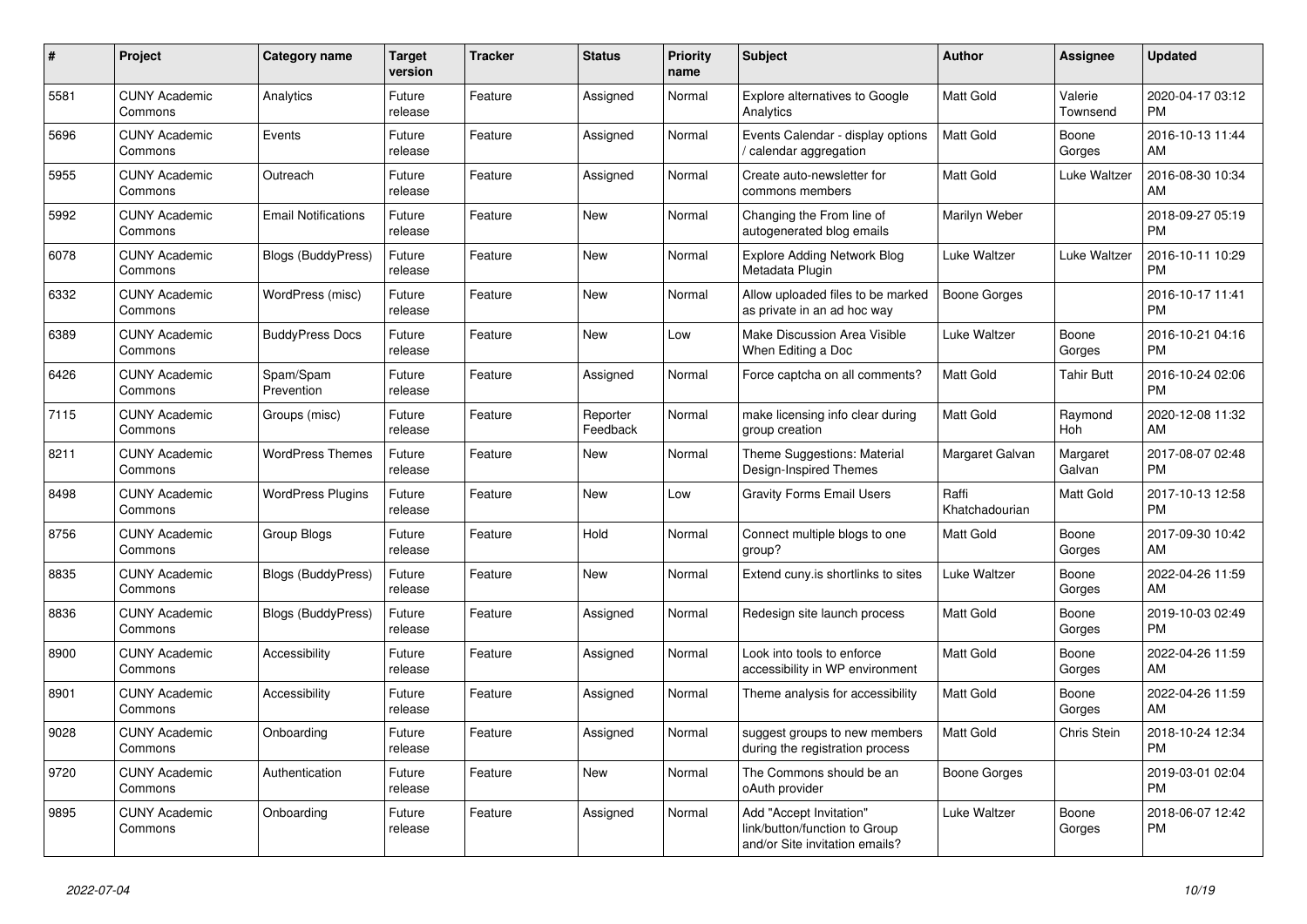| #     | <b>Project</b>                  | Category name              | <b>Target</b><br>version | <b>Tracker</b> | <b>Status</b>        | <b>Priority</b><br>name | <b>Subject</b>                                                                      | <b>Author</b>       | Assignee           | <b>Updated</b>                |
|-------|---------------------------------|----------------------------|--------------------------|----------------|----------------------|-------------------------|-------------------------------------------------------------------------------------|---------------------|--------------------|-------------------------------|
| 9947  | <b>CUNY Academic</b><br>Commons | <b>WordPress Plugins</b>   | Future<br>release        | Feature        | Reporter<br>Feedback | Normal                  | Install H5P quiz plugin                                                             | <b>Matt Gold</b>    | Boone<br>Gorges    | 2018-09-11 11:01<br>AM        |
| 10226 | <b>CUNY Academic</b><br>Commons | Courses                    | Future<br>release        | Feature        | New                  | Normal                  | Add "My Courses" to drop down<br>list                                               | scott voth          | Boone<br>Gorges    | 2021-11-19 12:42<br><b>PM</b> |
| 10354 | <b>CUNY Academic</b><br>Commons | <b>Public Portfolio</b>    | Future<br>release        | Feature        | <b>New</b>           | Normal                  | Opt out of Having a Profile Page                                                    | scott voth          | <b>Chris Stein</b> | 2020-05-12 10:43<br>AM        |
| 10368 | <b>CUNY Academic</b><br>Commons |                            | Future<br>release        | Feature        | Assigned             | Normal                  | Use ORCID data to populate<br>academic profile page                                 | Stephen Francoeur   | Boone<br>Gorges    | 2018-09-25 01:53<br><b>PM</b> |
| 10380 | <b>CUNY Academic</b><br>Commons | WordPress (misc)           | Future<br>release        | Feature        | In Progress          | Normal                  | Remove blacklisted plugins                                                          | Boone Gorges        |                    | 2022-04-26 12:00<br><b>PM</b> |
| 10659 | <b>CUNY Academic</b><br>Commons | Group Forums               | Future<br>release        | Feature        | Assigned             | Normal                  | Post to multiple groups via email                                                   | <b>Matt Gold</b>    | Raymond<br>Hoh     | 2018-11-15 12:54<br>AM        |
| 11131 | <b>CUNY Academic</b><br>Commons |                            | Future<br>release        | Feature        | Reporter<br>Feedback | Normal                  | <b>Image Annotation Plugins</b>                                                     | Laurie Hurson       |                    | 2019-02-26 11:33<br>AM        |
| 11531 | <b>CUNY Academic</b><br>Commons | Events                     | Future<br>release        | Feature        | <b>New</b>           | Normal                  | Main Events calendar should<br>include non-public events that<br>user has access to | scott voth          | Boone<br>Gorges    | 2019-06-11 10:00<br>AM        |
| 11789 | <b>CUNY Academic</b><br>Commons | Courses                    | Future<br>release        | Feature        | New                  | Normal                  | Ability to remove item from<br>Courses list                                         | Laurie Hurson       | Sonja Leix         | 2019-09-24 12:28<br><b>PM</b> |
| 11834 | <b>CUNY Academic</b><br>Commons | <b>Group Files</b>         | Future<br>release        | Feature        | <b>New</b>           | Normal                  | Improved tools for managing<br>group file folders                                   | Boone Gorges        | Sonja Leix         | 2019-09-06 03:55<br><b>PM</b> |
| 11860 | <b>CUNY Academic</b><br>Commons | Registration               | Future<br>release        | Feature        | New                  | Normal                  | <b>Ensure Students Are Aware They</b><br>Can Use Aliases At Registration            | scott voth          |                    | 2019-09-24 08:46<br>AM        |
| 11945 | <b>CUNY Academic</b><br>Commons | Reckoning                  | Future<br>release        | Feature        | Reporter<br>Feedback | Normal                  | Add Comments bubble to<br>Reckoning views                                           | Boone Gorges        | Boone<br>Gorges    | 2019-11-12 05:14<br><b>PM</b> |
| 12042 | <b>CUNY Academic</b><br>Commons | <b>Email Notifications</b> | Future<br>release        | Feature        | <b>New</b>           | Normal                  | Improved error logging for BPGES<br>send queue                                      | <b>Boone Gorges</b> | Boone<br>Gorges    | 2021-11-19 12:25<br><b>PM</b> |
| 12091 | <b>CUNY Academic</b><br>Commons | <b>Group Files</b>         | Future<br>release        | Feature        | <b>New</b>           | Normal                  | Improved pre-upload file validation<br>for bp-group-documents                       | <b>Boone Gorges</b> | Boone<br>Gorges    | 2019-11-14 01:21<br><b>PM</b> |
| 12446 | <b>CUNY Academic</b><br>Commons | Groups (misc)              | Future<br>release        | Feature        | Reporter<br>Feedback | Normal                  | Toggle default site to group forum<br>posting                                       | Laurie Hurson       | Laurie Hurson      | 2020-03-10 11:57<br>AM        |
| 13048 | <b>CUNY Academic</b><br>Commons | Shortcodes and<br>embeds   | Future<br>release        | Feature        | <b>New</b>           | Normal                  | Jupyter Notebooks support                                                           | Boone Gorges        |                    | 2020-07-14 11:46<br>AM        |
| 13199 | <b>CUNY Academic</b><br>Commons | Group Forums               | Future<br>release        | Feature        | <b>New</b>           | Normal                  | Favoring Groups over bbPress<br>plugin                                              | Colin McDonald      | Colin<br>McDonald  | 2021-11-19 12:28<br><b>PM</b> |
| 13358 | <b>CUNY Academic</b><br>Commons | Group Forums               | Future<br>release        | Feature        | New                  | Normal                  | Improved UI for group forum<br>threading settings                                   | Boone Gorges        | Raymond<br>Hoh     | 2021-11-19 12:27<br><b>PM</b> |
| 13370 | <b>CUNY Academic</b><br>Commons | Group Library              | Future<br>release        | Feature        | <b>New</b>           | Normal                  | Library bulk deletion and folder<br>editing                                         | Colin McDonald      | Boone<br>Gorges    | 2020-10-13 10:41<br>AM        |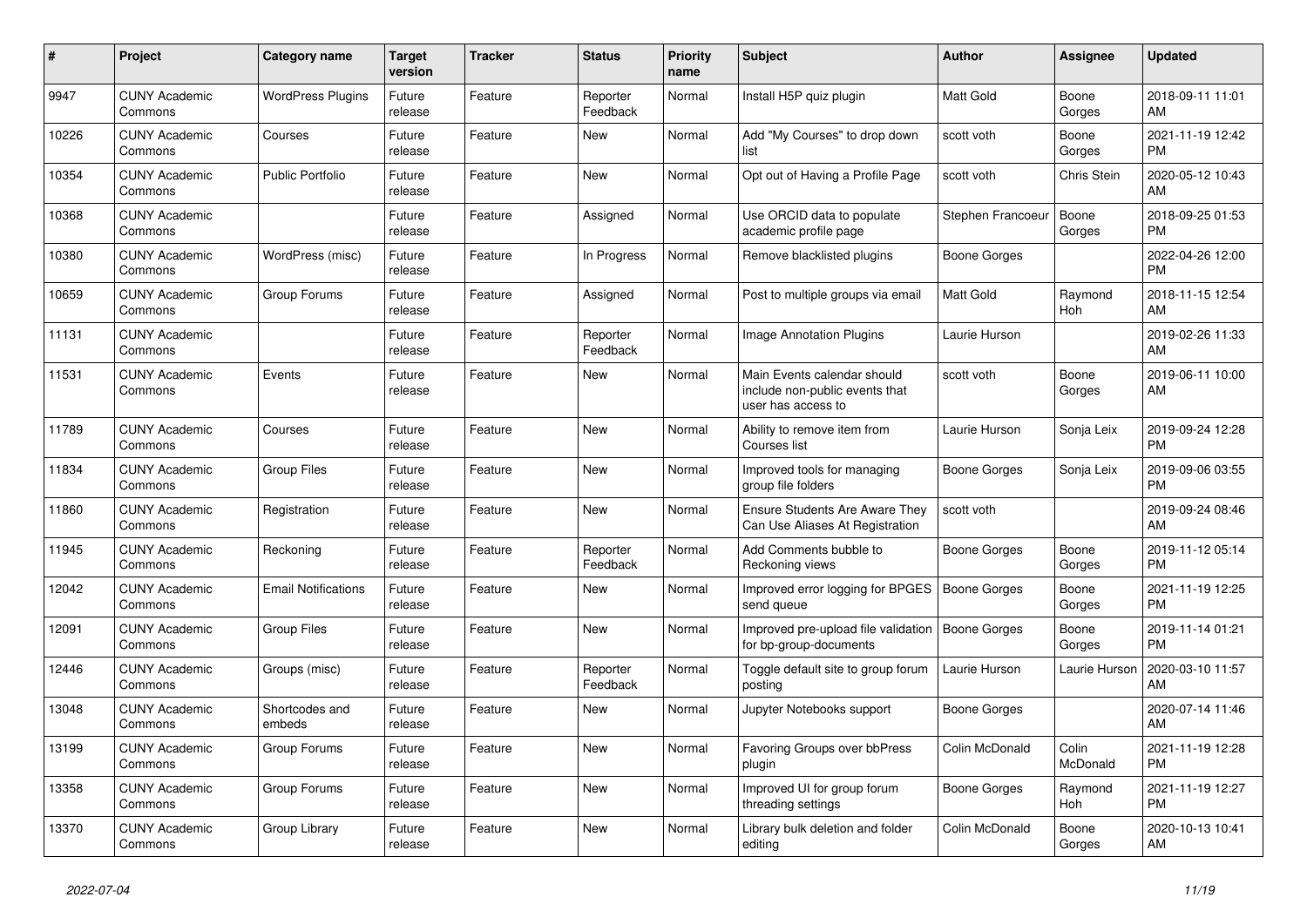| #     | <b>Project</b>                  | Category name              | Target<br>version | <b>Tracker</b> | <b>Status</b>        | <b>Priority</b><br>name | <b>Subject</b>                                                                             | <b>Author</b>       | Assignee            | <b>Updated</b>                |
|-------|---------------------------------|----------------------------|-------------------|----------------|----------------------|-------------------------|--------------------------------------------------------------------------------------------|---------------------|---------------------|-------------------------------|
| 13466 | <b>CUNY Academic</b><br>Commons | Cavalcade                  | Future<br>release | Feature        | New                  | Normal                  | Automated cleanup for duplicate<br>Cavalcade tasks                                         | Boone Gorges        | Boone<br>Gorges     | 2020-10-13 05:24<br><b>PM</b> |
| 13650 | <b>CUNY Academic</b><br>Commons | Group Library              | Future<br>release | Feature        | New                  | Normal                  | Forum Attachments in Group<br>Library                                                      | Laurie Hurson       |                     | 2021-11-19 12:30<br><b>PM</b> |
| 13835 | <b>CUNY Academic</b><br>Commons | WordPress (misc)           | Future<br>release | Feature        | New                  | Normal                  | Allow OneSearch widget to have<br>'CUNY' as campus                                         | Boone Gorges        | Boone<br>Gorges     | 2021-11-19 12:39<br><b>PM</b> |
| 14184 | <b>CUNY Academic</b><br>Commons | <b>Public Portfolio</b>    | Future<br>release | Feature        | <b>New</b>           | Normal                  | Centralized mechanism for storing<br>Campus affiliations                                   | <b>Boone Gorges</b> | Boone<br>Gorges     | 2022-01-04 11:35<br>AM        |
| 14309 | <b>CUNY Academic</b><br>Commons | Group Library              | Future<br>release | Feature        | New                  | Normal                  | Better handling of<br>bp group document file download<br>attempts when file is not present | <b>Boone Gorges</b> | Boone<br>Gorges     | 2021-11-19 12:28<br>PM.       |
| 14787 | <b>CUNY Academic</b><br>Commons | Plugin Packages            | Future<br>release | Feature        | New                  | Normal                  | Creating a "Design" plugin<br>package                                                      | Laurie Hurson       | scott voth          | 2022-04-27 04:56<br><b>PM</b> |
| 15604 | <b>CUNY Academic</b><br>Commons | <b>Email Notifications</b> | Future<br>release | Feature        | Assigned             | Normal                  | Restructure Commons Group<br>Digest Email Messages                                         | Matt Gold           | Boone<br>Gorges     | 2022-05-26 10:45<br>AM        |
| 16092 | <b>CUNY Academic</b><br>Commons |                            | Future<br>release | Feature        | Hold                 | Normal                  | Don't show main site in Site<br>search results                                             | Boone Gorges        | Boone<br>Gorges     | 2022-05-17 03:12<br><b>PM</b> |
| 3492  | <b>CUNY Academic</b><br>Commons | <b>WordPress Themes</b>    | Future<br>release | Support        | Assigned             | Normal                  | Add CBOX theme to the<br>Commons                                                           | scott voth          | Raymond<br>Hoh      | 2014-10-08 05:55<br><b>PM</b> |
| 5826  | <b>CUNY Academic</b><br>Commons | <b>WordPress Plugins</b>   | Future<br>release | Support        | Reporter<br>Feedback | Normal                  | <b>Remove Subscription Options</b><br>plugin from directory                                | Sarah Morgano       | Sarah<br>Morgano    | 2016-10-21 04:14<br><b>PM</b> |
| 9207  | <b>CUNY Academic</b><br>Commons |                            | Future<br>release | Support        | Reporter<br>Feedback | Normal                  | display dashboards made in<br>Tableau?                                                     | Marilyn Weber       | Boone<br>Gorges     | 2018-04-10 10:42<br>AM        |
| 9211  | <b>CUNY Academic</b><br>Commons | <b>WordPress Plugins</b>   | Future<br>release | Support        | Reporter<br>Feedback | Normal                  | Auto-Role Setting in Forum Plugin<br><b>Causing Some Confusion</b>                         | Luke Waltzer        | Boone<br>Gorges     | 2018-03-13 11:44<br>AM        |
| 11788 | <b>CUNY Academic</b><br>Commons | <b>WordPress Plugins</b>   | Future<br>release | Support        | Reporter<br>Feedback | Normal                  | Plugin Request - Browse Aloud                                                              | scott voth          |                     | 2019-09-24 08:42<br>AM        |
| 6014  | <b>CUNY Academic</b><br>Commons | Publicity                  | Future<br>release | Publicity      | Reporter<br>Feedback | Normal                  | Google search listing                                                                      | Matt Gold           | Boone<br>Gorges     | 2016-09-21 03:48<br><b>PM</b> |
| 860   | <b>CUNY Academic</b><br>Commons | Design                     | Future<br>release | Design/UX      | Assigned             | Normal                  | <b>Standardize Button Treatment</b><br>Across the Commons                                  | Chris Stein         | Chris Stein         | 2014-05-01 09:45<br><b>AM</b> |
| 3059  | <b>CUNY Academic</b><br>Commons | Group Forums               | Future<br>release | Design/UX      | <b>New</b>           | Normal                  | Forum Post Permissable Content<br><b>Explanatory Text</b>                                  | Chris Stein         | Chris Stein         | 2015-04-02 11:27<br>AM        |
| 3577  | <b>CUNY Academic</b><br>Commons | My Commons                 | Future<br>release | Design/UX      | Assigned             | Normal                  | Replies to items in My Commons                                                             | Matt Gold           | Raymond<br>Hoh      | 2015-04-09 05:19<br><b>PM</b> |
| 4221  | <b>CUNY Academic</b><br>Commons | Group Forums               | Future<br>release | Design/UX      | Assigned             | Normal                  | Add 'Number of Posts' display<br>option to Forum page                                      | Samantha Raddatz    | Samantha<br>Raddatz | 2015-06-26 02:21<br><b>PM</b> |
| 4222  | <b>CUNY Academic</b><br>Commons | User Experience            | Future<br>release | Design/UX      | <b>New</b>           | Normal                  | Add information to 'Delete<br>Account' page                                                | Samantha Raddatz    | scott voth          | 2015-06-26 11:35<br>AM        |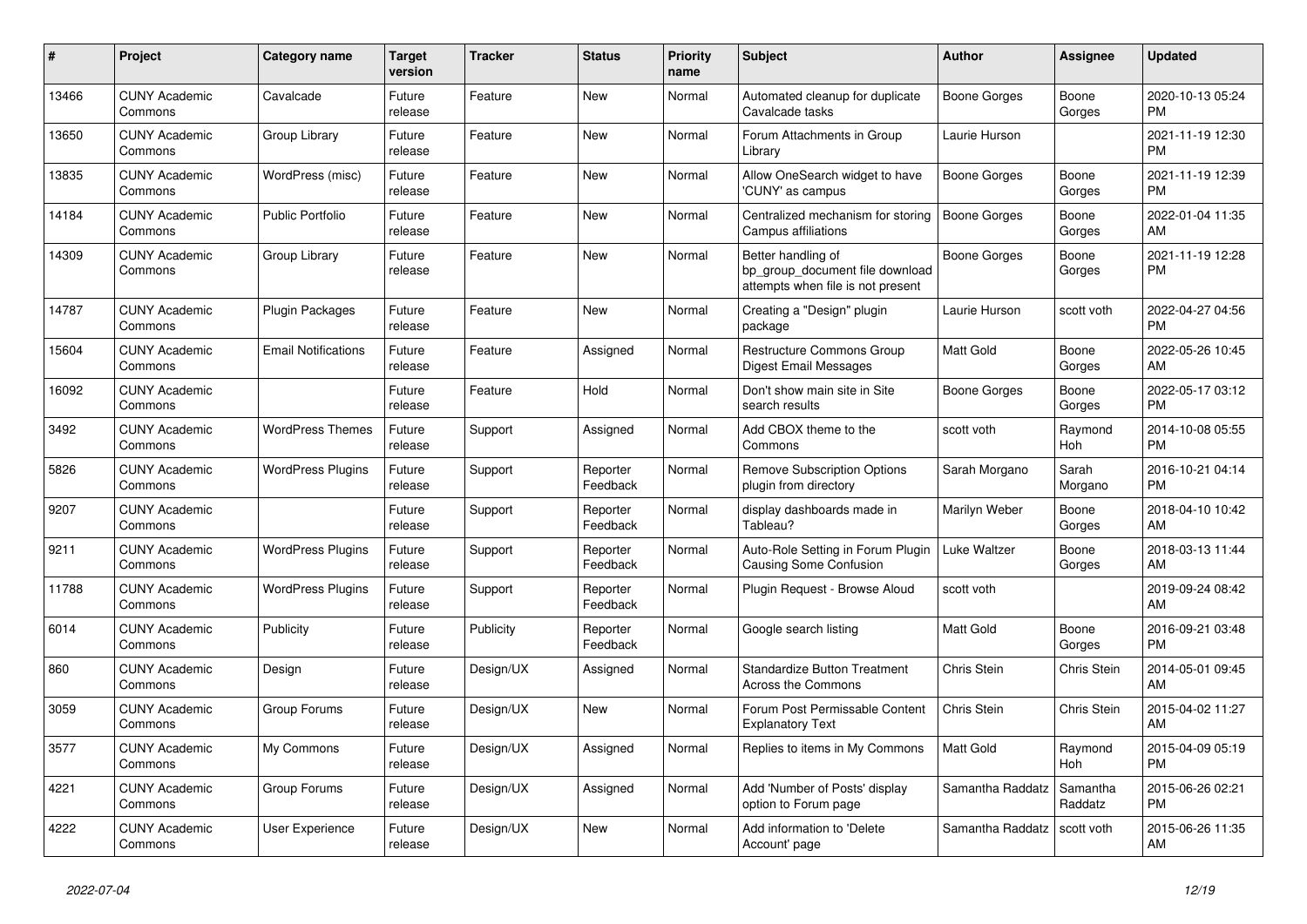| $\#$  | Project                         | <b>Category name</b>        | Target<br>version | <b>Tracker</b> | <b>Status</b>        | Priority<br>name | <b>Subject</b>                                                     | <b>Author</b>           | <b>Assignee</b>     | <b>Updated</b>                |
|-------|---------------------------------|-----------------------------|-------------------|----------------|----------------------|------------------|--------------------------------------------------------------------|-------------------------|---------------------|-------------------------------|
| 4225  | <b>CUNY Academic</b><br>Commons | DiRT Integration            | Future<br>release | Design/UX      | <b>New</b>           | Normal           | Add information to DIRT page (in<br>Create a Group)                | Samantha Raddatz        | <b>Matt Gold</b>    | 2015-06-26 03:14<br><b>PM</b> |
| 4226  | <b>CUNY Academic</b><br>Commons | <b>BuddyPress Docs</b>      | Future<br>release | Design/UX      | <b>New</b>           | Normal           | Add option to connect a Doc with<br>a Group                        | Samantha Raddatz        | Samantha<br>Raddatz | 2015-09-09 04:08<br><b>PM</b> |
| 4253  | <b>CUNY Academic</b><br>Commons | <b>Public Portfolio</b>     | Future<br>release | Design/UX      | <b>New</b>           | Normal           | Encourage users to add portfolio<br>content                        | Samantha Raddatz        | Samantha<br>Raddatz | 2015-07-07 11:32<br>AM        |
| 4404  | <b>CUNY Academic</b><br>Commons | <b>Public Portfolio</b>     | Future<br>release | Design/UX      | Assigned             | Normal           | Change color of permissions info<br>on portfolio editing interface | Matt Gold               | Samantha<br>Raddatz | 2015-08-11 05:28<br><b>PM</b> |
| 4592  | <b>CUNY Academic</b><br>Commons | Events                      | Future<br>release | Design/UX      | <b>New</b>           | Normal           | Event Creation - Venue Dropdown<br>Slow                            | Samantha Raddatz        | Boone<br>Gorges     | 2015-09-14 04:56<br><b>PM</b> |
| 4622  | <b>CUNY Academic</b><br>Commons | <b>Public Portfolio</b>     | Future<br>release | Design/UX      | <b>New</b>           | Normal           | <b>Profile Visibility Settings</b>                                 | Samantha Raddatz        | Samantha<br>Raddatz | 2015-09-21 12:18<br><b>PM</b> |
| 4903  | <b>CUNY Academic</b><br>Commons | Events                      | Future<br>release | Design/UX      | Assigned             | Normal           | Improving visual appearance of<br>event calendars                  | Matt Gold               | Boone<br>Gorges     | 2016-10-13 11:51<br>AM        |
| 5182  | <b>CUNY Academic</b><br>Commons | Social Paper                | Future<br>release | Design/UX      | <b>New</b>           | Normal           | "Publishing" a private paper on<br>social paper?                   | Raffi<br>Khatchadourian | Boone<br>Gorges     | 2016-10-13 04:12<br><b>PM</b> |
| 5183  | <b>CUNY Academic</b><br>Commons | Social Paper                | Future<br>release | Design/UX      | New                  | Normal           | Creating a new paper when<br>viewing an existing paper             | Raffi<br>Khatchadourian | Samantha<br>Raddatz | 2016-02-02 12:09<br><b>PM</b> |
| 6392  | <b>CUNY Academic</b><br>Commons | Group Forums                | Future<br>release | Design/UX      | Assigned             | Low              | <b>Composition/Preview Panes in</b><br>Forum Posts                 | Luke Waltzer            | Paige Dupont        | 2016-10-21 04:26<br><b>PM</b> |
| 7624  | <b>CUNY Academic</b><br>Commons | BuddyPress (misc)           | Future<br>release | Design/UX      | New                  | Normal           | <b>BP Notifications</b>                                            | Luke Waltzer            | Paige Dupont        | 2017-02-08 10:43<br><b>PM</b> |
| 10580 | <b>CUNY Academic</b><br>Commons | Information<br>Architecture | Future<br>release | Design/UX      | New                  | Normal           | Primary nav item review                                            | Boone Gorges            | Sara Cannon         | 2022-06-28 01:29<br><b>PM</b> |
| 11843 | <b>CUNY Academic</b><br>Commons | WordPress (misc)            | Future<br>release | Design/UX      | New                  | Normal           | Tweaking the Gutenberg Editor<br>Interface                         | Laurie Hurson           |                     | 2022-04-26 12:00<br><b>PM</b> |
| 8078  | <b>CUNY Academic</b><br>Commons | <b>WordPress Plugins</b>    | Future<br>release | System Upgrade | Assigned             | Normal           | <b>CommentPress Updates</b>                                        | Margaret Galvan         | Christian<br>Wach   | 2017-05-08 03:49<br><b>PM</b> |
| 4972  | <b>CUNY Academic</b><br>Commons | Analytics                   | Not tracked       | Bug            | New                  | Normal           | <b>Newsletter Analytics</b>                                        | Stephen Real            | Matt Gold           | 2015-12-09 12:54<br><b>PM</b> |
| 5317  | <b>CUNY Academic</b><br>Commons | Group Blogs                 | Not tracked       | <b>Bug</b>     | Reporter<br>Feedback | Normal           | Notifications of New Post Didn't<br>Come                           | Luke Waltzer            | Samantha<br>Raddatz | 2016-03-21 10:41<br><b>PM</b> |
| 6644  | <b>CUNY Academic</b><br>Commons |                             | Not tracked       | Bug            | Reporter<br>Feedback | High             | White Screen at Login Pge                                          | Luke Waltzer            | Raymond<br>Hoh      | 2016-11-21 10:34<br><b>PM</b> |
| 6671  | <b>CUNY Academic</b><br>Commons | Reply By Email              | Not tracked       | Bug            | Assigned             | Normal           | "Post too often" RBE error<br>message                              | Matt Gold               | Raymond<br>Hoh      | 2016-11-11 09:55<br>AM        |
| 6995  | <b>CUNY Academic</b><br>Commons | Home Page                   | Not tracked       | <b>Bug</b>     | Assigned             | Normal           | member filter on homepage not<br>working                           | <b>Matt Gold</b>        | Raymond<br>Hoh      | 2016-12-11 09:46<br><b>PM</b> |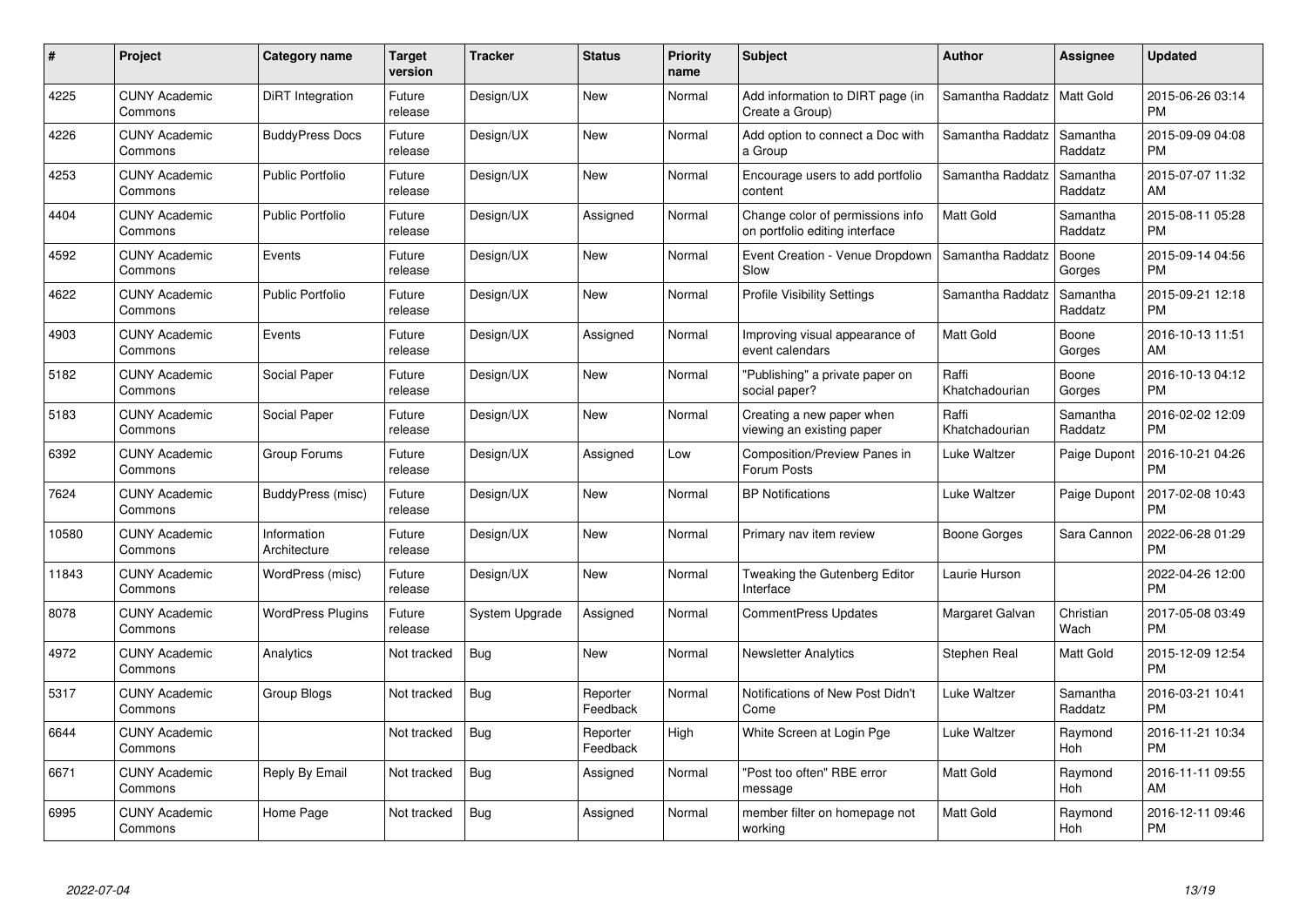| #     | Project                         | <b>Category name</b>       | <b>Target</b><br>version | <b>Tracker</b> | <b>Status</b>        | Priority<br>name | <b>Subject</b>                                                                                | <b>Author</b>    | Assignee        | <b>Updated</b>                |
|-------|---------------------------------|----------------------------|--------------------------|----------------|----------------------|------------------|-----------------------------------------------------------------------------------------------|------------------|-----------------|-------------------------------|
| 7928  | <b>CUNY Academic</b><br>Commons | Group Forums               | Not tracked              | <b>Bug</b>     | New                  | Normal           | Duplicate Forum post                                                                          | Luke Waltzer     | Raymond<br>Hoh  | 2017-04-11 09:27<br><b>PM</b> |
| 8440  | <b>CUNY Academic</b><br>Commons | Onboarding                 | Not tracked              | <b>Bug</b>     | New                  | Normal           | Create Test Email Accounts for<br><b>Onboarding Project</b>                                   | Stephen Real     | Stephen Real    | 2017-08-01 09:49<br><b>PM</b> |
| 8991  | <b>CUNY Academic</b><br>Commons | Reply By Email             | Not tracked              | <b>Bug</b>     | Hold                 | Normal           | RBE duplicate email message<br>issue                                                          | <b>Matt Gold</b> | Raymond<br>Hoh  | 2018-02-18 08:53<br><b>PM</b> |
| 9060  | <b>CUNY Academic</b><br>Commons | Commons In A Box           | Not tracked              | Bug            | Hold                 | Normal           | Problems with CBox image library<br>/ upload                                                  | Lisa Rhody       | Raymond<br>Hoh  | 2018-01-10 03:26<br><b>PM</b> |
| 9346  | <b>CUNY Academic</b><br>Commons | WordPress (misc)           | Not tracked              | Bug            | New                  | Normal           | Clone cetls.bmcc.cuny.edu for<br>development                                                  | Owen Roberts     | Raymond<br>Hoh  | 2018-03-06 05:35<br><b>PM</b> |
| 9515  | <b>CUNY Academic</b><br>Commons | <b>WordPress Plugins</b>   | Not tracked              | <b>Bug</b>     | Reporter<br>Feedback | Normal           | Text to Speech plugin - "More<br>Slowly" checkbox not working                                 | scott voth       | Boone<br>Gorges | 2018-06-13 02:26<br><b>PM</b> |
| 9979  | <b>CUNY Academic</b><br>Commons | <b>Email Notifications</b> | Not tracked              | Bug            | Reporter<br>Feedback | Normal           | Reports of slow email activation<br>emails                                                    | Matt Gold        | Boone<br>Gorges | 2018-08-29 09:40<br><b>PM</b> |
| 10040 | <b>CUNY Academic</b><br>Commons | WordPress (misc)           | Not tracked              | <b>Bug</b>     | Reporter<br>Feedback | Normal           | User doesn't see full list of themes                                                          | <b>Matt Gold</b> | Boone<br>Gorges | 2018-07-25 10:12<br>AM        |
| 10262 | <b>CUNY Academic</b><br>Commons |                            | Not tracked              | Bug            | Reporter<br>Feedback | Normal           | Newsletter Plugin: Broken Image<br>at Bottom of All Newsletters                               | Mark Webb        | Raymond<br>Hoh  | 2018-08-30 05:17<br><b>PM</b> |
| 10678 | <b>CUNY Academic</b><br>Commons |                            | Not tracked              | <b>Bug</b>     | Reporter<br>Feedback | High             | Newsletter Plugin Not Sending<br><b>Out Newsletters</b>                                       | Mark Webb        | Boone<br>Gorges | 2019-09-16 09:38<br><b>PM</b> |
| 10769 | <b>CUNY Academic</b><br>Commons | <b>WordPress Themes</b>    | Not tracked              | Bug            | Reporter<br>Feedback | Normal           | 2011 Theme Sidebar                                                                            | Mark Webb        |                 | 2018-12-04 04:09<br><b>PM</b> |
| 10794 | <b>CUNY Academic</b><br>Commons | Performance                | Not tracked              | Bug            | New                  | Normal           | Memcached connection<br>occasionally breaks                                                   | Boone Gorges     | Boone<br>Gorges | 2018-12-06 03:30<br><b>PM</b> |
| 11120 | <b>CUNY Academic</b><br>Commons | <b>WordPress Plugins</b>   | Not tracked              | Bug            | Reporter<br>Feedback | Normal           | Events Manager Events Not<br>Showing Up                                                       | Mark Webb        |                 | 2019-02-27 04:10<br><b>PM</b> |
| 11415 | <b>CUNY Academic</b><br>Commons | <b>WordPress Plugins</b>   | Not tracked              | Bug            | Reporter<br>Feedback | Normal           | Blog Subscriptions in Jetpack                                                                 | Laurie Hurson    |                 | 2019-05-14 10:34<br>AM        |
| 11556 | <b>CUNY Academic</b><br>Commons | Courses                    | Not tracked              | Bug            | Reporter<br>Feedback | Normal           | Instructor name given in course<br>listing                                                    | Tom Harbison     |                 | 2019-06-25 04:12<br><b>PM</b> |
| 11879 | <b>CUNY Academic</b><br>Commons |                            | Not tracked              | Bug            | New                  | Normal           | Hypothesis comments appearing<br>on multiple, different pdfs across<br>blogs                  | Laurie Hurson    | Laurie Hurson   | 2019-09-19 02:39<br>PM        |
| 12198 | <b>CUNY Academic</b><br>Commons |                            | Not tracked              | Bug            | Reporter<br>Feedback | Normal           | Duplicate listing in My Sites                                                                 | Tom Harbison     |                 | 2019-12-09 05:50<br><b>PM</b> |
| 12360 | <b>CUNY Academic</b><br>Commons | <b>WordPress Themes</b>    | Not tracked              | Bug            | Reporter<br>Feedback | Normal           | site just says "DANTE We are<br>currently in maintenance mode,<br>please check back shortly." | Marilyn Weber    |                 | 2020-02-04 12:13<br><b>PM</b> |
| 12436 | <b>CUNY Academic</b><br>Commons |                            | Not tracked              | Bug            | Assigned             | Normal           | Nightly system downtime                                                                       | Boone Gorges     |                 | 2020-08-01 09:30<br>AM        |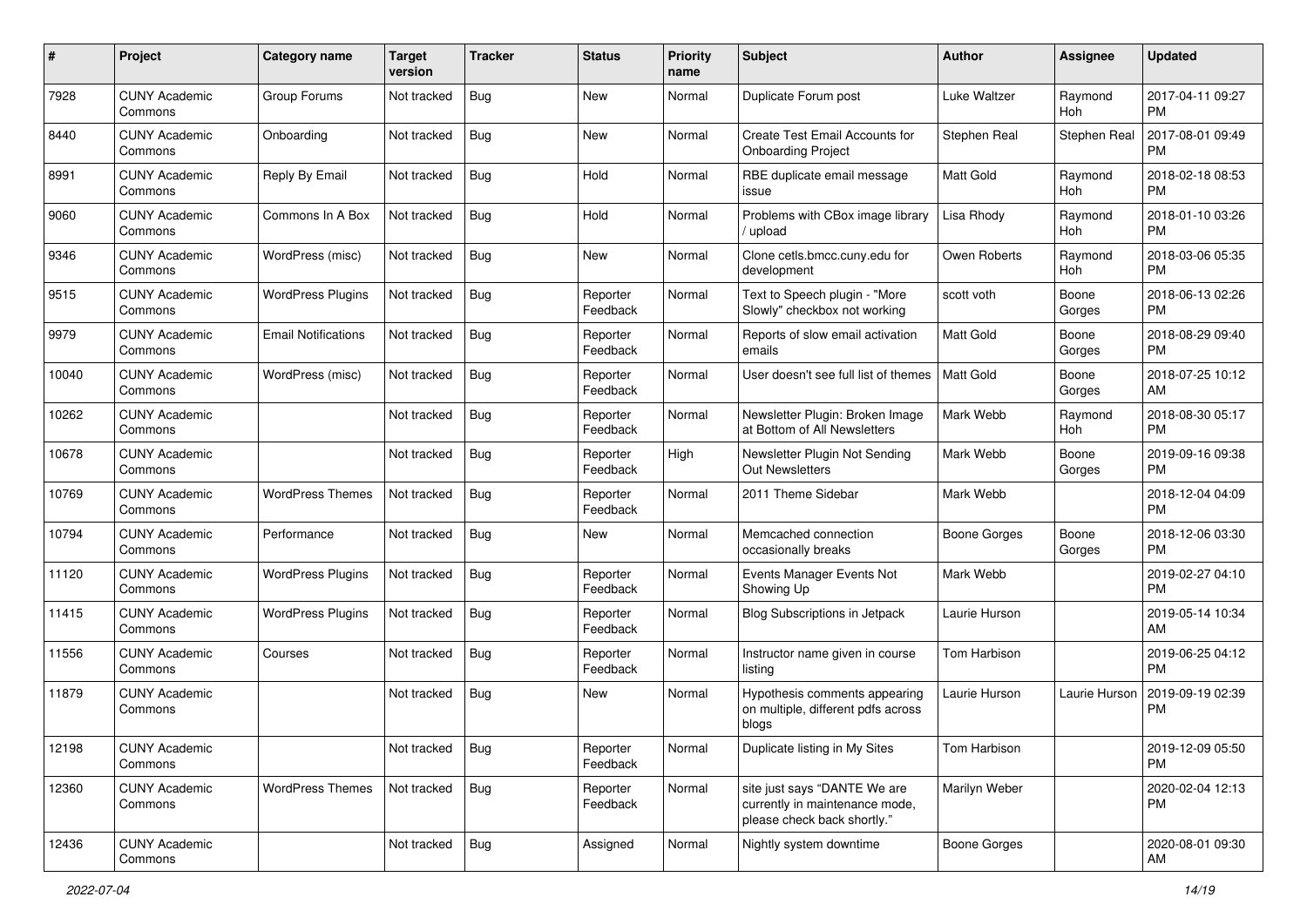| #     | Project                         | <b>Category name</b>           | <b>Target</b><br>version | <b>Tracker</b> | <b>Status</b>        | Priority<br>name | <b>Subject</b>                                                                        | <b>Author</b>           | <b>Assignee</b>     | <b>Updated</b>                         |
|-------|---------------------------------|--------------------------------|--------------------------|----------------|----------------------|------------------|---------------------------------------------------------------------------------------|-------------------------|---------------------|----------------------------------------|
| 12438 | <b>CUNY Academic</b><br>Commons | Courses                        | Not tracked              | <b>Bug</b>     | New                  | Normal           | Site appearing twice                                                                  | Laurie Hurson           | Boone<br>Gorges     | 2020-02-18 01:34<br>PM.                |
| 13328 | <b>CUNY Academic</b><br>Commons | Group Forums                   | Not tracked              | Bug            | Reporter<br>Feedback | Normal           | cross-posting in two related<br>groups                                                | Marilyn Weber           | Raymond<br>Hoh      | 2020-09-15 10:39<br><b>PM</b>          |
| 13430 | <b>CUNY Academic</b><br>Commons | Reply By Email                 | Not tracked              | Bug            | New                  | Normal           | Delay in RBE                                                                          | Luke Waltzer            | Raymond<br>Hoh      | 2020-10-13 11:16<br>AM                 |
| 13949 | <b>CUNY Academic</b><br>Commons |                                | Not tracked              | Bug            | New                  | Normal           | Continued debugging of runaway<br>MySQL connections                                   | Matt Gold               | Boone<br>Gorges     | 2021-09-14 10:42<br>AM                 |
| 14483 | <b>CUNY Academic</b><br>Commons | WordPress - Media              | Not tracked              | Bug            | Reporter<br>Feedback | Normal           | Wordpress PDF Embed Stopped<br>Working after JITP Media Clone                         | Patrick DeDauw          | Boone<br>Gorges     | 2021-05-20 01:51<br><b>PM</b>          |
| 14629 | <b>CUNY Academic</b><br>Commons |                                | Not tracked              | Bug            | Reporter<br>Feedback | Normal           | Possible Post Order Bug?                                                              | <b>Syelle Graves</b>    |                     | 2021-09-14 10:47<br>AM.                |
| 15242 | <b>CUNY Academic</b><br>Commons | Performance                    | Not tracked              | Bug            | Reporter<br>Feedback | Normal           | Slugist site                                                                          | Raffi<br>Khatchadourian | Boone<br>Gorges     | 2022-02-07 11:14<br>AM.                |
| 3230  | <b>CUNY Academic</b><br>Commons | Internal Tools and<br>Workflow | Not tracked              | Feature        | Assigned             | High             | Scripts for quicker<br>provisioning/updating of<br>development environments           | Boone Gorges            | Boone<br>Gorges     | 2016-01-26 04:54<br>PM                 |
| 3615  | <b>CUNY Academic</b><br>Commons | Redmine                        | Not tracked              | Feature        | New                  | Low              | Create Redmine issues via email                                                       | Dominic Giglio          | Boone<br>Gorges     | 2017-11-16 11:36<br>AM.                |
| 3657  | <b>CUNY Academic</b><br>Commons | WordPress (misc)               | Not tracked              | Feature        | New                  | Normal           | Create alert for GC email<br>addresses                                                | Matt Gold               | Matt Gold           | 2016-04-14 11:29<br><b>PM</b>          |
| 5679  | <b>CUNY Academic</b><br>Commons | Analytics                      | Not tracked              | Feature        | New                  | Normal           | Logged In Users for GA                                                                | Valerie Townsend        | Valerie<br>Townsend | 2016-06-11 09:49<br>AM                 |
| 6115  | <b>CUNY Academic</b><br>Commons | Publicity                      | Not tracked              | Feature        | Assigned             | Normal           | create digital signage for GC                                                         | Matt Gold               | scott voth          | 2016-10-11 10:09<br>PM.                |
| 7828  | <b>CUNY Academic</b><br>Commons |                                | Not tracked              | Feature        | Assigned             | Normal           | Theme Assessment 2017                                                                 | Margaret Galvan         | Margaret<br>Galvan  | 2017-05-02 10:41<br><b>PM</b>          |
| 8837  | <b>CUNY Academic</b><br>Commons |                                | Not tracked              | Feature        | Assigned             | Normal           | Create a form to request info from<br>people requesting premium<br>themes and plugins | <b>Matt Gold</b>        | Marilyn<br>Weber    | 2017-11-14 03:35<br><b>PM</b>          |
| 8898  | <b>CUNY Academic</b><br>Commons | Social Paper                   | Not tracked              | Feature        | Assigned             | Normal           | Usage data on docs and social<br>paper                                                | <b>Matt Gold</b>        | Matt Gold           | 2017-11-16 11:32<br>AM.                |
| 8902  | <b>CUNY Academic</b><br>Commons | Design                         | Not tracked              | Feature        | Assigned             | Normal           | Report back on research on<br><b>BuddyPress themes</b>                                | Matt Gold               |                     | Michael Smith   2017-11-10 12:31<br>PM |
| 8976  | <b>CUNY Academic</b><br>Commons | Reply By Email                 | Not tracked              | Feature        | Assigned             | Normal           | Package RBE new topics posting?                                                       | Matt Gold               | Raymond<br>Hoh      | 2017-12-04 02:34<br>PM                 |
| 9420  | <b>CUNY Academic</b><br>Commons | cuny.is                        | Not tracked              | Feature        | New                  | Normal           | Request for http://cuny.is/streams                                                    | Raffi<br>Khatchadourian | Marilyn<br>Weber    | 2018-04-02 10:08<br>AM                 |
| 9643  | <b>CUNY Academic</b><br>Commons | Publicity                      | Not tracked              | Feature        | New                  | Normal           | Create a page on the Commons<br>for logos etc.                                        | Stephen Real            | Stephen Real        | 2018-04-24 10:53<br>AM                 |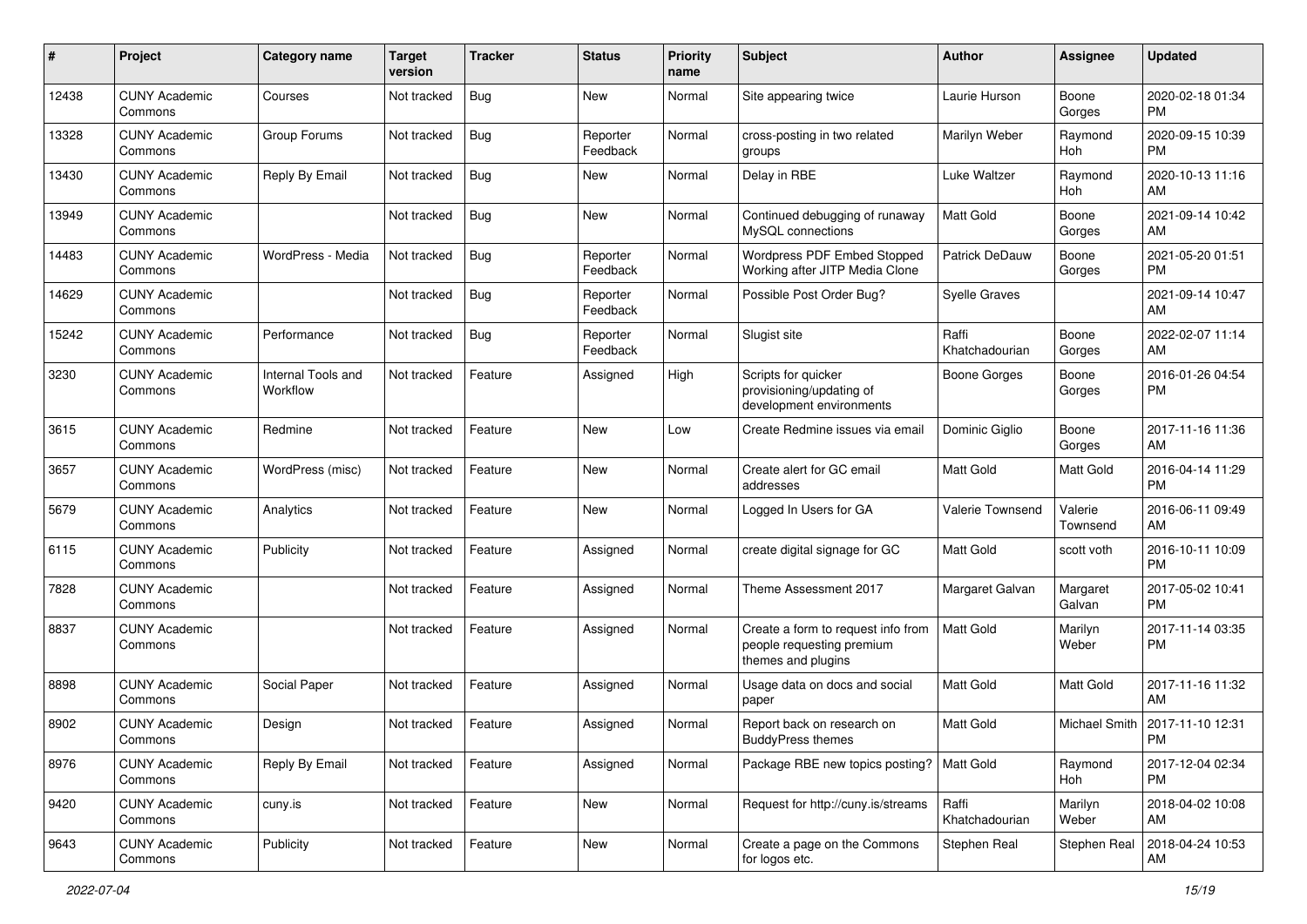| #     | Project                         | Category name    | <b>Target</b><br>version | <b>Tracker</b> | <b>Status</b>        | Priority<br>name | Subject                                                                                                                                      | Author                  | Assignee            | <b>Updated</b>                |
|-------|---------------------------------|------------------|--------------------------|----------------|----------------------|------------------|----------------------------------------------------------------------------------------------------------------------------------------------|-------------------------|---------------------|-------------------------------|
| 9908  | <b>CUNY Academic</b><br>Commons |                  | Not tracked              | Feature        | <b>New</b>           | Normal           | Is it possible to send email<br>updates to users (or an email<br>address not on the list) for only a<br>single page AFTER being<br>prompted? | <b>Michael Shields</b>  | scott voth          | 2018-06-11 01:34<br><b>PM</b> |
| 11077 | <b>CUNY Academic</b><br>Commons | Events           | Not tracked              | Feature        | Reporter<br>Feedback | Normal           | Show event category description<br>in event list view                                                                                        | Raffi<br>Khatchadourian |                     | 2019-02-12 10:38<br><b>PM</b> |
| 11517 | <b>CUNY Academic</b><br>Commons |                  | Not tracked              | Feature        | Assigned             | Normal           | wp-accessibility plugin should not<br>strip 'target="_blank" by default                                                                      | <b>Boone Gorges</b>     | Laurie Hurson       | 2019-09-24 09:57<br>AM        |
| 12911 | <b>CUNY Academic</b><br>Commons |                  | Not tracked              | Feature        | <b>New</b>           | Normal           | Block access to xmlrpc.php based<br>on User-Agent                                                                                            | <b>Boone Gorges</b>     | Boone<br>Gorges     | 2020-06-09 05:12<br>PM        |
| 13912 | <b>CUNY Academic</b><br>Commons |                  | Not tracked              | Feature        | Hold                 | Low              | posting "missed schedule"                                                                                                                    | Marilyn Weber           |                     | 2021-02-23 10:46<br>AM        |
| 14394 | <b>CUNY Academic</b><br>Commons |                  | Not tracked              | Feature        | New                  | Normal           | Commons News Site - redesign                                                                                                                 | scott voth              | scott voth          | 2021-09-14 10:46<br>AM        |
| 15923 | <b>CUNY Academic</b><br>Commons |                  | Not tracked              | Feature        | Reporter<br>Feedback | Normal           | <b>Bellows Plugin Adjustments</b>                                                                                                            | Laurie Hurson           |                     | 2022-04-20 10:10<br>AM        |
| 636   | <b>CUNY Academic</b><br>Commons | WordPress (misc) | Not tracked              | Support        | Assigned             | Normal           | Create Lynda.com-like Table of<br>Contents for Prospective Tutorial<br>Screencasts                                                           | <b>Matt Gold</b>        | scott voth          | 2016-02-23 03:12<br><b>PM</b> |
| 2175  | <b>CUNY Academic</b><br>Commons | WordPress (misc) | Not tracked              | Support        | Assigned             | Normal           | Subscibe 2 vs. Jetpack<br>subscription options                                                                                               | local admin             | <b>Matt Gold</b>    | 2016-01-26 04:58<br><b>PM</b> |
| 4070  | <b>CUNY Academic</b><br>Commons | Analytics        | Not tracked              | Support        | Assigned             | Normal           | Request for JITP site analytics                                                                                                              | <b>Matt Gold</b>        | Seth Persons        | 2016-02-23 03:09<br><b>PM</b> |
| 4986  | <b>CUNY Academic</b><br>Commons | ZenDesk          | Not tracked              | Support        | Assigned             | Normal           | Prepare documentation for<br>Zendesk re web widget                                                                                           | <b>Matt Gold</b>        | Samantha<br>Raddatz | 2016-02-25 03:09<br><b>PM</b> |
| 8607  | <b>CUNY Academic</b><br>Commons |                  | Not tracked              | Support        | New                  | Normal           | Paypal?                                                                                                                                      | Marilyn Weber           | <b>Matt Gold</b>    | 2018-05-15 01:37<br><b>PM</b> |
| 9729  | <b>CUNY Academic</b><br>Commons | <b>SEO</b>       | Not tracked              | Support        | New                  | Normal           | 503 Errors showing on<br>newlaborforum.cuny.edu                                                                                              | Diane Krauthamer        | Raymond<br>Hoh      | 2018-05-22 04:48<br><b>PM</b> |
| 9941  | <b>CUNY Academic</b><br>Commons | Wiki             | Not tracked              | Support        | Assigned             | Normal           | Wiki functionality                                                                                                                           | <b>Matt Gold</b>        | Boone<br>Gorges     | 2018-06-26 10:57<br>AM        |
| 10273 | <b>CUNY Academic</b><br>Commons | Registration     | Not tracked              | Support        | Reporter<br>Feedback | Normal           | users combining CF and campus<br>address                                                                                                     | Marilyn Weber           |                     | 2019-09-18 10:58<br>AM        |
| 10657 | <b>CUNY Academic</b><br>Commons |                  | Not tracked              | Support        | Reporter<br>Feedback | Normal           | child theme problems                                                                                                                         | Marilyn Weber           |                     | 2018-11-08 01:19<br><b>PM</b> |
| 10839 | <b>CUNY Academic</b><br>Commons | About page       | Not tracked              | Support        | New                  | Normal           | <b>Mission Statement Needs</b><br>Revision                                                                                                   | scott voth              | <b>Matt Gold</b>    | 2018-12-26 10:58<br>AM        |
| 10982 | <b>CUNY Academic</b><br>Commons | Domain Mapping   | Not tracked              | Support        | Reporter<br>Feedback | Normal           | <b>CNAME</b> question                                                                                                                        | scott voth              |                     | 2019-01-22 04:29<br>PM        |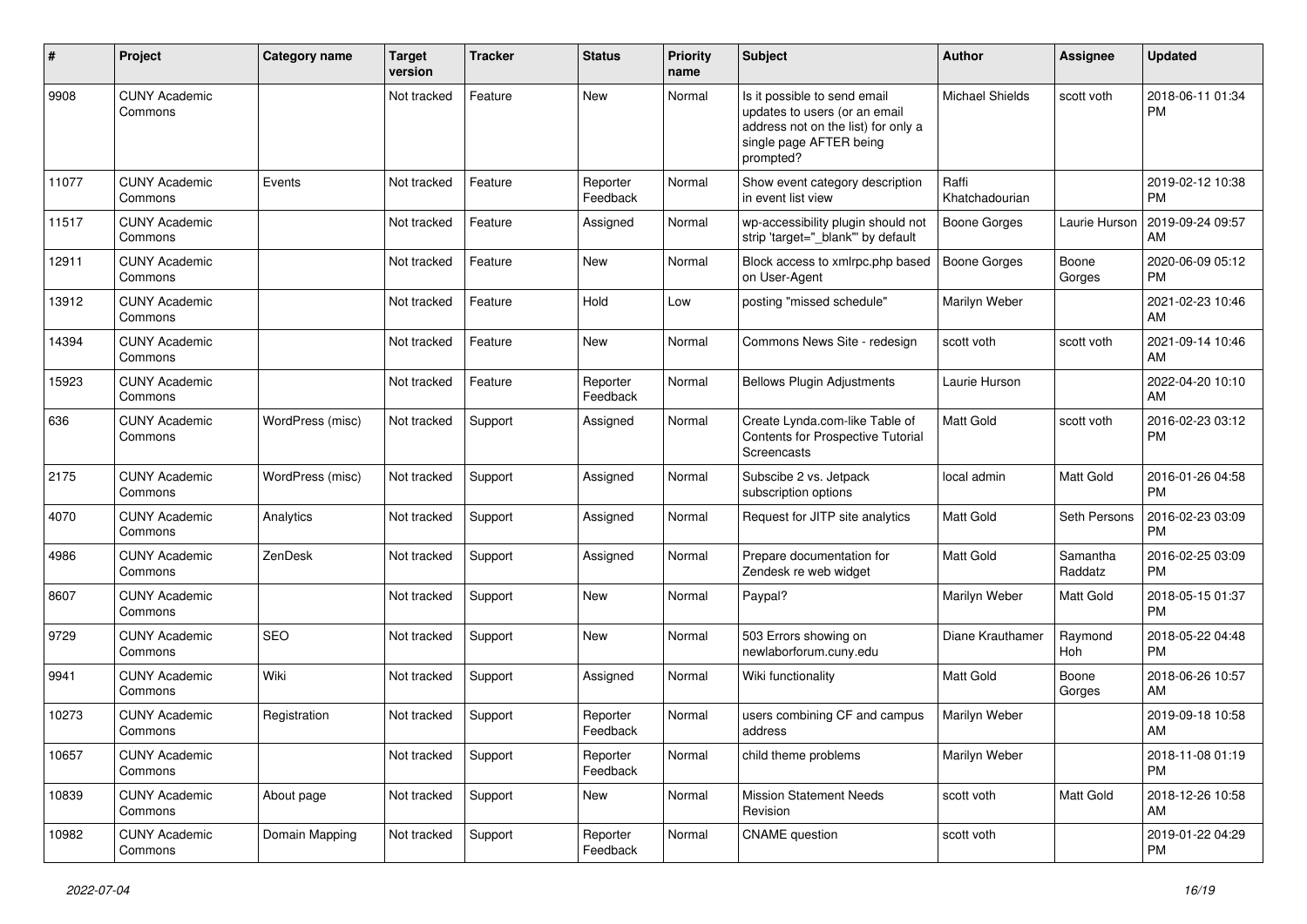| #     | Project                         | <b>Category name</b>      | <b>Target</b><br>version | <b>Tracker</b> | <b>Status</b>        | <b>Priority</b><br>name | <b>Subject</b>                                                    | <b>Author</b>         | <b>Assignee</b>  | <b>Updated</b>                |
|-------|---------------------------------|---------------------------|--------------------------|----------------|----------------------|-------------------------|-------------------------------------------------------------------|-----------------------|------------------|-------------------------------|
| 11149 | <b>CUNY Academic</b><br>Commons |                           | Not tracked              | Support        | Reporter<br>Feedback | Normal                  | comments getting blocked                                          | Marilyn Weber         | Raymond<br>Hoh   | 2019-03-26 11:40<br>AM        |
| 11386 | <b>CUNY Academic</b><br>Commons | WordPress - Media         | Not tracked              | Support        | Reporter<br>Feedback | Normal                  | disappearing images                                               | scott voth            | Boone<br>Gorges  | 2019-05-14 10:32<br>AM        |
| 11449 | <b>CUNY Academic</b><br>Commons | WordPress - Media         | Not tracked              | Support        | Reporter<br>Feedback | Normal                  | Cloning Media Library for JITP<br>from Staging to Production Site | <b>Patrick DeDauw</b> | Boone<br>Gorges  | 2019-05-13 12:00<br><b>PM</b> |
| 11493 | <b>CUNY Academic</b><br>Commons | Domain Mapping            | Not tracked              | Support        | Reporter<br>Feedback | Normal                  | Domain Mapping Request - Talia<br>Schaffer                        | scott voth            | Matt Gold        | 2019-08-06 08:39<br>AM        |
| 11509 | <b>CUNY Academic</b><br>Commons |                           | Not tracked              | Support        | Reporter<br>Feedback | Normal                  | deleted Page causing a Menu<br>problem?                           | Marilyn Weber         |                  | 2019-06-04 09:54<br>AM        |
| 11519 | <b>CUNY Academic</b><br>Commons |                           | Not tracked              | Support        | Assigned             | Normal                  | comment option not appearing                                      | Marilyn Weber         |                  | 2019-09-24 10:28<br>AM        |
| 11545 | <b>CUNY Academic</b><br>Commons | <b>WordPress Plugins</b>  | Not tracked              | Support        | New                  | Normal                  | Twitter searches in WordPress                                     | Gina Cherry           | Matt Gold        | 2019-09-23 01:03<br><b>PM</b> |
| 11624 | <b>CUNY Academic</b><br>Commons | WordPress (misc)          | Not tracked              | Support        | <b>New</b>           | Normal                  | Change pages into posts or swap<br>database for a Commons site?   | Stephen Klein         | Raymond<br>Hoh   | 2019-07-09 11:04<br>AM        |
| 11771 | <b>CUNY Academic</b><br>Commons |                           | Not tracked              | Support        | Reporter<br>Feedback | Normal                  | post displays in sections                                         | Marilyn Weber         |                  | 2019-08-20 10:34<br>AM        |
| 11787 | <b>CUNY Academic</b><br>Commons |                           | Not tracked              | Support        | Reporter<br>Feedback | Normal                  | automated comments notifications<br>on ZenDesk                    | Marilyn Weber         |                  | 2019-08-26 06:18<br><b>PM</b> |
| 11848 | <b>CUNY Academic</b><br>Commons |                           | Not tracked              | Support        | Hold                 | Normal                  | a Dean of Faculty wants to share<br>a large file                  | Marilyn Weber         |                  | 2019-09-24 08:44<br>AM        |
| 11883 | <b>CUNY Academic</b><br>Commons | Help/Codex                | Not tracked              | Support        | New                  | Normal                  | Need Embedding Help Page<br>Update (Tableau)                      | Anthony Wheeler       | scott voth       | 2019-09-24 08:49<br>AM        |
| 12004 | <b>CUNY Academic</b><br>Commons |                           | Not tracked              | Support        | Reporter<br>Feedback | Normal                  | Notifications for spam blog<br>comments                           | Gina Cherry           | Raymond<br>Hoh   | 2019-11-01 12:05<br><b>PM</b> |
| 12247 | <b>CUNY Academic</b><br>Commons | Publicity                 | Not tracked              | Support        | New                  | Normal                  | <b>Screenshot of First Commons</b><br>Homepage                    | scott voth            | scott voth       | 2020-01-14 12:08<br><b>PM</b> |
| 12328 | <b>CUNY Academic</b><br>Commons |                           | Not tracked              | Support        | New                  | Normal                  | Sign up Code for Non-CUNY<br>Faculty                              | Laurie Hurson         |                  | 2020-01-28 10:25<br>AM        |
| 12350 | <b>CUNY Academic</b><br>Commons | <b>Blogs (BuddyPress)</b> | Not tracked              | Support        | Reporter<br>Feedback | Normal                  | URL creation problem                                              | Marilyn Weber         |                  | 2020-02-03 11:27<br>AM        |
| 12352 | <b>CUNY Academic</b><br>Commons |                           | Not tracked              | Support        | New                  | Normal                  | "posts list" page builder block<br>option                         | Marilyn Weber         |                  | 2020-02-03 01:29<br><b>PM</b> |
| 12382 | <b>CUNY Academic</b><br>Commons | Membership                | Not tracked              | Support        | <b>New</b>           | Normal                  | Email request change                                              | Marilyn Weber         | Marilyn<br>Weber | 2020-02-06 12:56<br><b>PM</b> |
| 12484 | <b>CUNY Academic</b><br>Commons |                           | Not tracked              | Support        | Reporter<br>Feedback | Normal                  | Sign up Code for COIL Course<br>starting in March                 | Laurie Hurson         | Matt Gold        | 2020-03-02 02:26<br><b>PM</b> |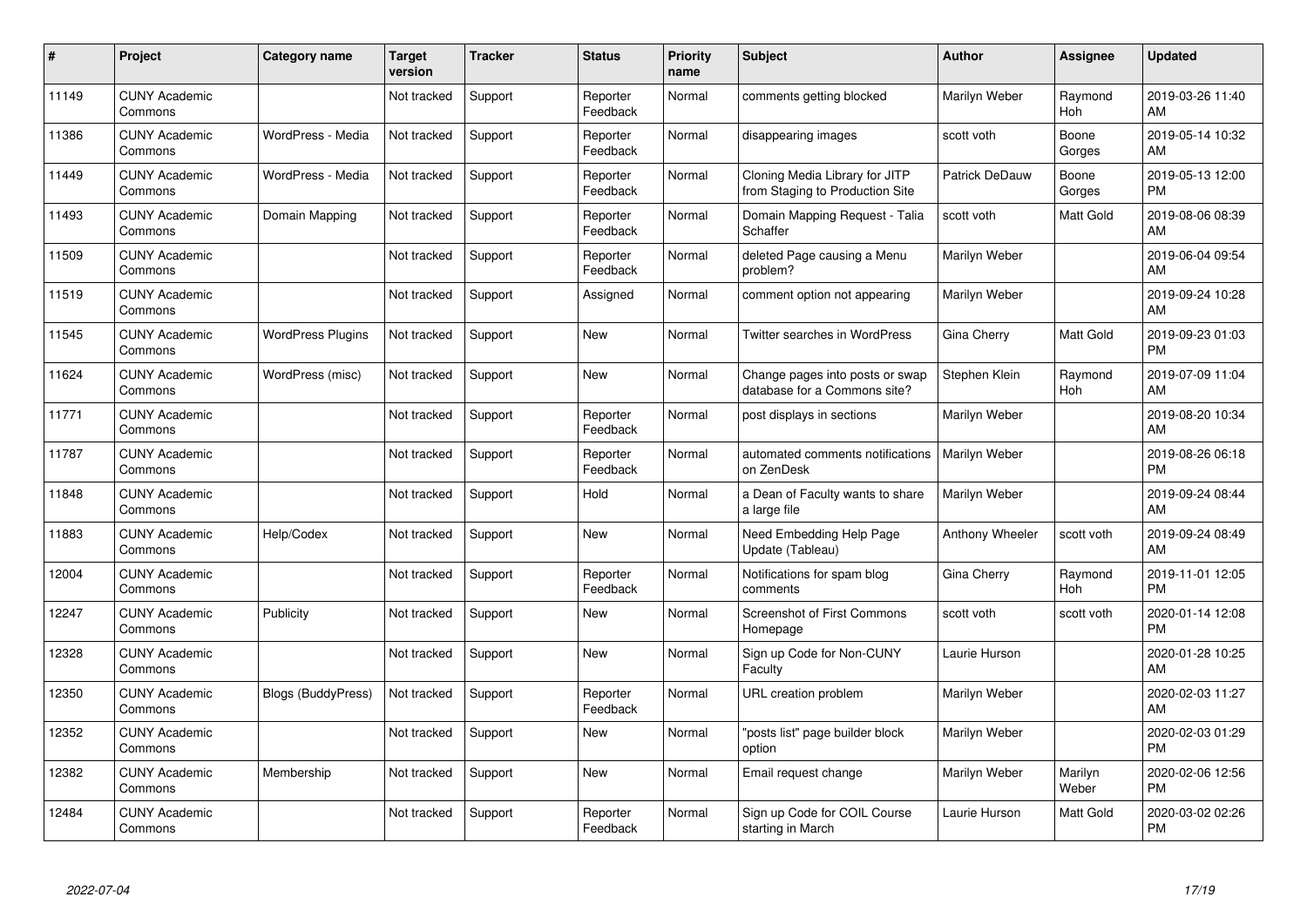| #     | Project                         | <b>Category name</b>     | <b>Target</b><br>version | <b>Tracker</b> | <b>Status</b>        | <b>Priority</b><br>name | <b>Subject</b>                                                      | <b>Author</b>    | <b>Assignee</b> | <b>Updated</b>                |
|-------|---------------------------------|--------------------------|--------------------------|----------------|----------------------|-------------------------|---------------------------------------------------------------------|------------------|-----------------|-------------------------------|
| 12741 | <b>CUNY Academic</b><br>Commons | <b>WordPress Plugins</b> | Not tracked              | Support        | Reporter<br>Feedback | Normal                  | Tableau Public Viz Block                                            | Marilyn Weber    | Raymond<br>Hoh  | 2020-05-12 11:00<br>AM        |
| 13034 | <b>CUNY Academic</b><br>Commons |                          | Not tracked              | Support        | Reporter<br>Feedback | Normal                  | a site is asking people to join the<br>Commons to get a download    | Marilyn Weber    |                 | 2020-07-12 07:23<br>AM        |
| 13255 | <b>CUNY Academic</b><br>Commons |                          | Not tracked              | Support        | Reporter<br>Feedback | Normal                  | Accessibility problems                                              | Marilyn Weber    |                 | 2020-09-01 05:48<br><b>PM</b> |
| 13286 | <b>CUNY Academic</b><br>Commons |                          | Not tracked              | Support        | <b>New</b>           | Normal                  | problem connecting with<br>WordPress app                            | Marilyn Weber    | Raymond<br>Hoh  | 2020-09-08 11:16<br>AM        |
| 13975 | <b>CUNY Academic</b><br>Commons | Social Paper             | Not tracked              | Support        | Reporter<br>Feedback | Normal                  | can't approve comments on Social<br>Paper paper                     | Marilyn Weber    |                 | 2021-02-12 09:33<br>AM        |
| 14074 | <b>CUNY Academic</b><br>Commons | WordPress (misc)         | Not tracked              | Support        | Reporter<br>Feedback | Normal                  | page password protection problem                                    | Marilyn Weber    |                 | 2021-03-02 11:03<br>AM        |
| 14398 | <b>CUNY Academic</b><br>Commons |                          | Not tracked              | Support        | Reporter<br>Feedback | Normal                  | Events plug-in notification problem                                 | Marilyn Weber    |                 | 2021-05-11 11:21<br>AM        |
| 14538 | <b>CUNY Academic</b><br>Commons |                          | Not tracked              | Support        | Reporter<br>Feedback | Normal                  | <b>Weebly To Commons</b>                                            | Laurie Hurson    |                 | 2021-09-14 10:47<br>AM        |
| 14842 | <b>CUNY Academic</b><br>Commons |                          | Not tracked              | Support        | Reporter<br>Feedback | Normal                  | Question about widgets and block<br>editor                          | Gina Cherry      |                 | 2021-10-06 03:01<br><b>PM</b> |
| 14900 | <b>CUNY Academic</b><br>Commons |                          | Not tracked              | Support        | Reporter<br>Feedback | Normal                  | previous theme?                                                     | Marilyn Weber    |                 | 2021-10-25 10:31<br>AM        |
| 14911 | <b>CUNY Academic</b><br>Commons | <b>WordPress Themes</b>  | Not tracked              | Support        | New                  | Normal                  | Twentytwentyone theme                                               | Marilyn Weber    |                 | 2021-10-28 10:37<br>AM        |
| 14983 | <b>CUNY Academic</b><br>Commons | WordPress (misc)         | Not tracked              | Support        | Reporter<br>Feedback | Normal                  | "Read More" tag not working                                         | Rebecca Krisel   | Raymond<br>Hoh  | 2021-11-23 01:17<br><b>PM</b> |
| 14994 | <b>CUNY Academic</b><br>Commons | cdev.gc.cuny.edu         | Not tracked              | Support        | In Progress          | Normal                  | Clear Cache on CDEV                                                 | scott voth       | Raymond<br>Hoh  | 2021-12-07 03:51<br><b>PM</b> |
| 15176 | <b>CUNY Academic</b><br>Commons |                          | Not tracked              | Support        | Reporter<br>Feedback | Normal                  | Archiving Q Writing & Old<br>Wordpress Sites on the Commons         | Laurie Hurson    |                 | 2022-02-08 10:28<br>AM        |
| 15816 | <b>CUNY Academic</b><br>Commons |                          | Not tracked              | Support        | New                  | Normal                  | slow loading at SPS                                                 | Marilyn Weber    |                 | 2022-04-05 01:26<br><b>PM</b> |
| 2666  | <b>CUNY Academic</b><br>Commons | About page               | Not tracked              | Documentation  | Assigned             | Normal                  | <b>Update About Text</b>                                            | Chris Stein      | Luke Waltzer    | 2016-03-04 11:19<br>AM        |
| 3524  | <b>CUNY Academic</b><br>Commons | Documentation            | Not tracked              | Documentation  | Assigned             | Normal                  | Post describing all you can do<br>when starting up a new blog/group | <b>Matt Gold</b> | scott voth      | 2014-10-04 12:56<br><b>PM</b> |
| 3565  | <b>CUNY Academic</b><br>Commons | My Commons               | Not tracked              | Documentation  | New                  | Normal                  | Load Newest inconsistencies                                         | Chris Stein      | scott voth      | 2015-11-09 01:16<br><b>PM</b> |
| 8666  | <b>CUNY Academic</b><br>Commons | Teaching                 | Not tracked              | Documentation  | Assigned             | Normal                  | Create Teaching on the Commons<br>Resource Page                     | <b>Matt Gold</b> | Laurie Hurson   | 2019-09-23 03:16<br><b>PM</b> |